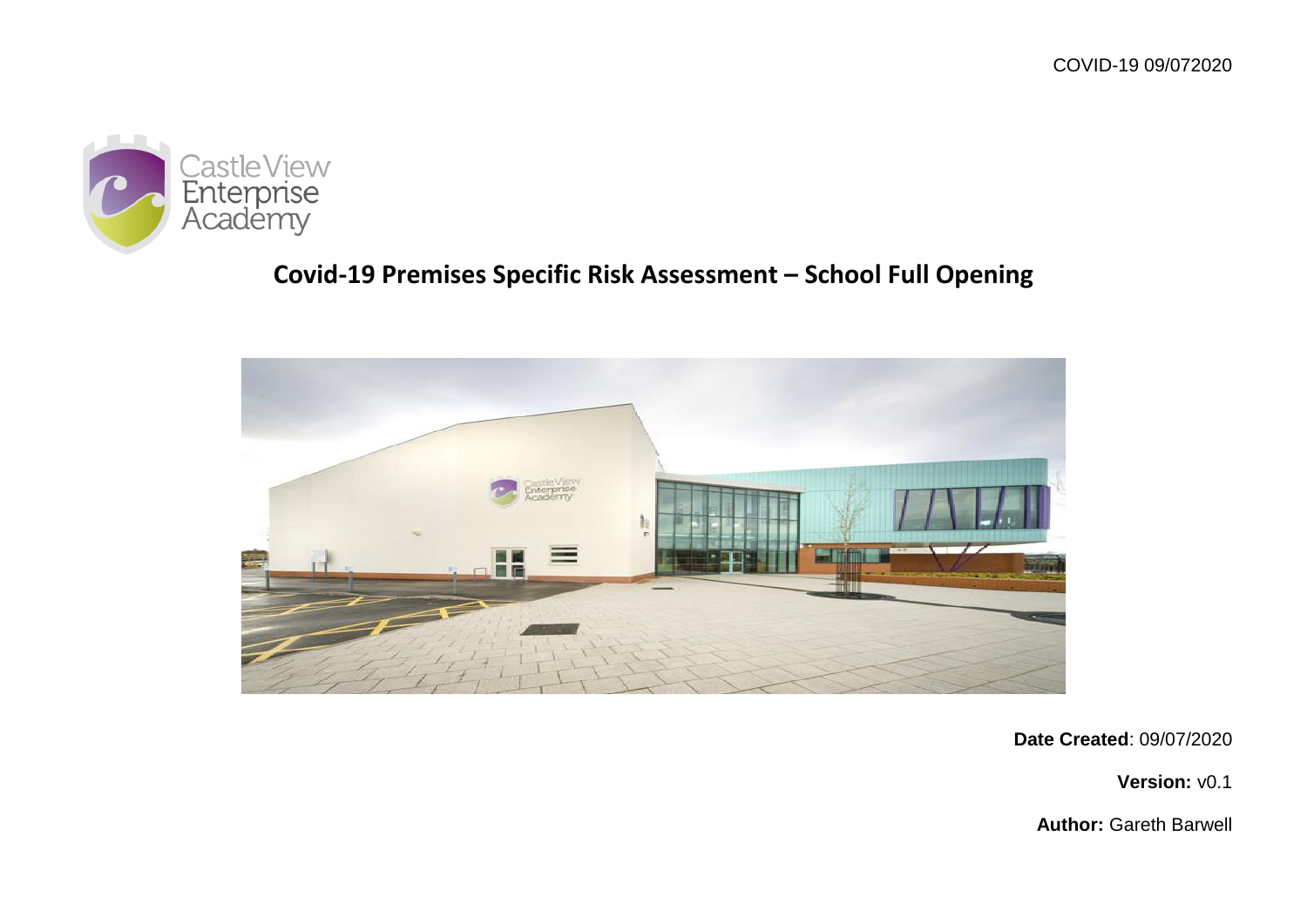## **Overview**

This document is a template that can be used to help managers to develop a task-based risk assessment in relation to COVID-19. Below is a list of recommended control measures which can be used in the development of the task-based risk assessment or deleted if not applicable. These are not explicit requirements that need to be implemented for each work activity but should be used as guidance and good practice. The task-based assessment should be completed by managers and should include the specific control measures to ensure the health, safety and welfare of employees and others affected by work activities.

Managers are responsible for monitoring the advice and guidance available on the HUB ensuring Risk Assessments and Safe Working Practices are updated where applicable and cascade through to employees.

All employees should receive a copy and an overview of the risk assessments specific to their work activities. This will enable employees to ask relevant questions, raise any concerns and will help managers be able to demonstrate the employees understanding of the risk assessment.

Additional information on roles and responsibilities are included in the [Education & Childcare Covid-19](https://schools-hub.org.uk/pluginfile.php/30740/mod_resource/content/2/Education_Childcare%20COVID-19%20COP.docx) Code of Practice available on the hub Help and Support is available with the development of your risk assessment through the [HROD-Safety@sunderland.gov.uk](mailto:HROD-Safety@sunderland.gov.uk)

#### Sunderland **Risk Assessment City Council Schools Full Opening Directorate Section:** Education & Childcare settings: Schools **Work Activity/ COVID-19 Task Based) Risk Hazard: Assessment (v.2)** 9 th July 2020 **Date to be Date of Reviewed: Assessment:** 5 5 10 15 20 25  $1 - 2$ **No Action**  $\mathbf{R}$  $12<sub>2</sub>$ 16  $\overline{a}$  $\overline{a}$ 20.  $\overline{\mathbf{3}}$ R. 6  $\bullet$  $12$ 15 **Likelihood Severity** 1 – Very Unlikely 1 – Insignificant  $3 - 6$ **Monitor**  $\overline{2}$ ö,  $\overline{a}$ 6  $\mathbf{R}$  $10<sub>10</sub>$ LIKELIHOOD LIKELIHOOD2 – Unlikely 2 – Minor  $\mathbf{1}$  $\overline{2}$  $\overline{\mathbf{3}}$  $\mathbf{1}$ 4 5 3 – Fairly Likely 3 – Moderate  $8 - 12$ **Action** 4 – Likely 4 – Major  $\mathbf{1}$  $\overline{2}$  $\overline{\mathbf{3}}$  $\overline{a}$  $\overline{\mathbf{S}}$ 5 – Very Likely 5 – Catastrophic  $15 - 16$ **Urgent Action**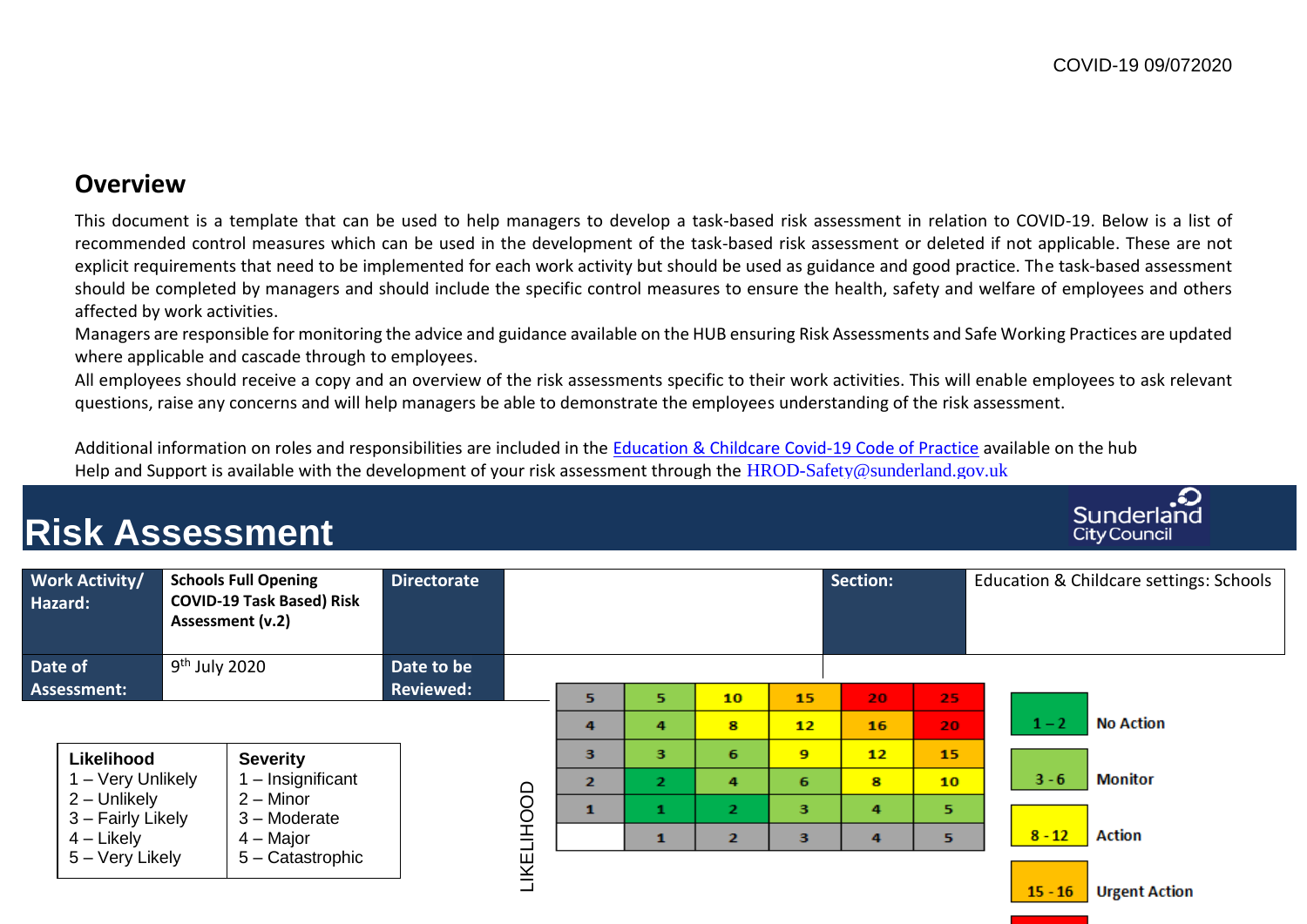#### **SEVERITY**

| What are the<br>hazards?                                                                                                                                                                                           | Who might be<br>harmed and how?                                                                                                         | What precautions or existing<br>control measures are presently<br>taken.                                                                                                                                                                                                                                                                                                                                                           | Likelihood | Severity | <b>Risk</b><br><b>Rating</b><br>L x S | If High or Medium Risk, what addition<br>precautions or control measures<br>need to be taken to reduce risk to as<br>low as                                                                                                                                                                                                                                                                                                                  | Likelihood | Severity | <b>Residual</b><br><b>Risk</b><br>L x S |
|--------------------------------------------------------------------------------------------------------------------------------------------------------------------------------------------------------------------|-----------------------------------------------------------------------------------------------------------------------------------------|------------------------------------------------------------------------------------------------------------------------------------------------------------------------------------------------------------------------------------------------------------------------------------------------------------------------------------------------------------------------------------------------------------------------------------|------------|----------|---------------------------------------|----------------------------------------------------------------------------------------------------------------------------------------------------------------------------------------------------------------------------------------------------------------------------------------------------------------------------------------------------------------------------------------------------------------------------------------------|------------|----------|-----------------------------------------|
| Full School Opening: COVID-19 Autumn Term 2020 (based on government guidance) https://www.gov.uk/government/publications/actions-for-schools-<br>during-the-coronavirus-outbreak/guidance-for-full-opening-schools |                                                                                                                                         |                                                                                                                                                                                                                                                                                                                                                                                                                                    |            |          |                                       |                                                                                                                                                                                                                                                                                                                                                                                                                                              |            |          |                                         |
| Spread of<br>COVID-19                                                                                                                                                                                              | Employees,<br>children/learners,<br>contractors, visitors,<br>members of the<br>public, family<br>members<br>Contracting<br>Coronavirus | Minimise Contact - (avoid<br>contact with anyone with<br>symptoms or signs of infection)<br>People who are ill must stay<br>home, any persons displaying<br>symptoms to leave premises -<br>follow current government<br>guidance on self-isolation.<br>Promote frequent hand cleaning<br>and good hygiene practices<br>including respiratory hygiene<br>'catch it, bin it, kill it", not<br>touching faces, nose, mouth,<br>bins. |            |          |                                       | Anyone with symptoms advised to stay at<br>home, get a test as soon as possible, report<br>back to J Bridges /K Brown for a decision to<br>return to work<br>Reception area is the holding area for<br>anyone showing signs of illness<br>Signs throughout the building. Flip lid bins<br>in all rooms, corridors and zones. Training<br>Powerpoint for students. staff briefing and<br>training.<br>Students will use hand sanitiser before |            |          |                                         |
|                                                                                                                                                                                                                    |                                                                                                                                         | Washing hands before and after<br>eating.                                                                                                                                                                                                                                                                                                                                                                                          |            |          |                                       | eating/entering the restaurant. Staff wash<br>and use hand sanitiser. Stations around the<br>school.                                                                                                                                                                                                                                                                                                                                         |            |          |                                         |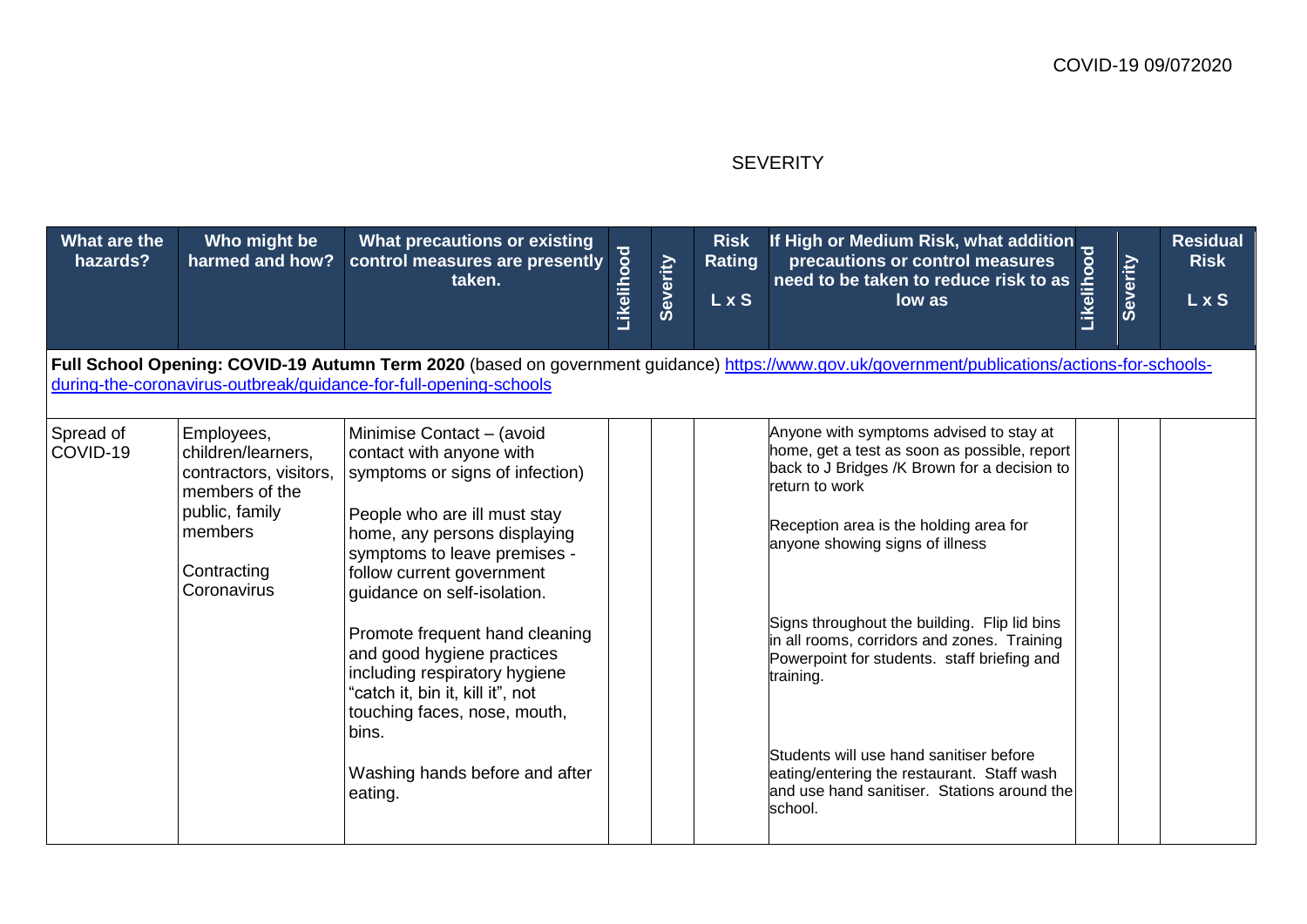| What are the<br>hazards? | Who might be<br>harmed and how? | What precautions or existing<br>control measures are presently<br>taken.                                                                                                                                                                                                                                                                        | Likelihood | Severity | <b>Risk</b><br><b>Rating</b><br>$\overline{L}$ x S | If High or Medium Risk, what addition<br>precautions or control measures<br>need to be taken to reduce risk to as<br>low as<br>low as                                                                                                                                                                                                                                                                                                            | Severity | <b>Residual</b><br><b>Risk</b><br><b>LxS</b> |
|--------------------------|---------------------------------|-------------------------------------------------------------------------------------------------------------------------------------------------------------------------------------------------------------------------------------------------------------------------------------------------------------------------------------------------|------------|----------|----------------------------------------------------|--------------------------------------------------------------------------------------------------------------------------------------------------------------------------------------------------------------------------------------------------------------------------------------------------------------------------------------------------------------------------------------------------------------------------------------------------|----------|----------------------------------------------|
|                          |                                 | Encourage young children to<br>practice good and regular<br>hygiene habits possibly via<br>poems, rhymes and games.                                                                                                                                                                                                                             |            |          |                                                    | All students will have a CV19 health/safety<br>hygiene Powerpoint teaching/reminding<br>them each day of good regular hygiene.                                                                                                                                                                                                                                                                                                                   |          |                                              |
|                          |                                 | Provide bins and empty contents<br>at regular intervals<br>An Enhanced Cleaning<br>Programme is in place with site<br>cleaning teams and cleaning<br>contractors. Documented and<br>shared with relevant persons.<br>Regular and increased cleaning -<br>cleaning of frequently touched<br>surfaces with soapy water/<br>appropriate detergent. |            |          |                                                    | Day time cleaners/facilities located in each<br>zone of school. Constant cleaning and<br>emptying of bins in schedule.<br>Complete for pre-opening and will continue<br>post opening. Document to be shared with<br>staff and parents.<br>Copies held with Principals PA and G<br>Barwell.                                                                                                                                                       |          |                                              |
|                          |                                 | Sufficient handwashing facilities<br>available. Where there are no<br>facilities nearby, hand sanitisers<br>to be provided.<br>Active engagement with NHS<br>Test & Trace<br>Encourage natural ventilation by<br>opening windows and doors. NB.<br>Fire Doors must not be wedged<br>or propped open manually.                                   |            |          |                                                    | All toilets are open access. Each year<br>group will have their own toilet block.<br>Additional staff access to unisex disabled<br>toilets/washing facilities. All zones have<br>sanitiser at the entrance, in reception, at all<br>doors and the PE zone.<br>Registers in each room and zone for<br>students. Mini bus register where shared<br>year groups. All persons entering/exit will<br>sign in via electronic system (if staff) visitor |          |                                              |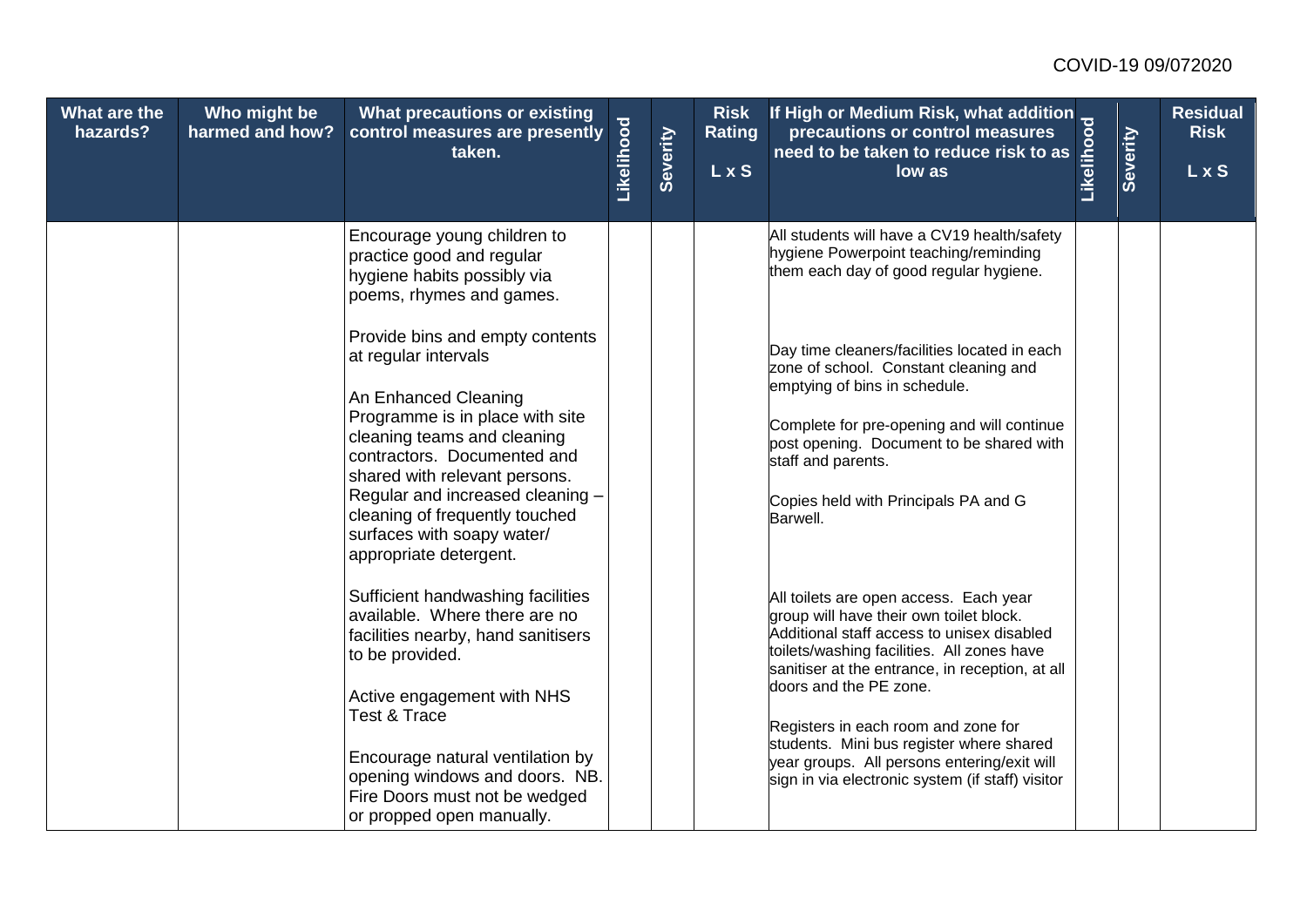| What are the<br>hazards?                             | Who might be<br>harmed and how?                                                                           | What precautions or existing<br>control measures are presently<br>taken.                                                                                                                                                                               | Likelihood | Severity | <b>Risk</b><br><b>Rating</b><br><b>LxS</b> | Thigh or Medium Risk, what addition<br>precautions or control measures<br>taken to reduce risk to as                                                                                                                                    |  | <b>Residual</b><br><b>Risk</b><br><b>LxS</b> |
|------------------------------------------------------|-----------------------------------------------------------------------------------------------------------|--------------------------------------------------------------------------------------------------------------------------------------------------------------------------------------------------------------------------------------------------------|------------|----------|--------------------------------------------|-----------------------------------------------------------------------------------------------------------------------------------------------------------------------------------------------------------------------------------------|--|----------------------------------------------|
|                                                      |                                                                                                           | Approved automatic closing<br>devices can be fitted to fire doors<br>where necessary.                                                                                                                                                                  |            |          |                                            | book will be used if external. No external<br>adults allowed on site.<br>Windows and doors to remain open. Where<br>fire doors are being used to exit and enter<br>they will be staffed and not wedged open.                            |  |                                              |
|                                                      |                                                                                                           | Where a child displays symptoms<br>of the virus ensure they are<br>isolated away from other children<br>and staff. Staff giving care to<br>sick a child must wear suitable<br>PPE and follow guidance for<br>doffing, donning and disposal.            |            |          |                                            | Isolation is in reception 4-5 metres away<br>from staff but allowing adequate<br>supervision. Staff dealing with a sick child<br>will be provided with PPE at all times. Staff<br>guidance and training provided.                       |  |                                              |
|                                                      |                                                                                                           | The Isolation room/area used<br>must be cleaned before re-use.<br>A trained person/contractor<br>wearing suitable PPE can clean<br>immediately or where possible<br>the room/area can be locked<br>up/allow no access for 72 hours<br>before cleaning. |            |          |                                            | As above. The area is cleaned regularly<br>throughout the day and will be cleaned after<br>any isolation of staff or students. Fogging<br>machine can sterilise the area. The room<br>cannot be locked for 72 hours before<br>cleaning. |  |                                              |
| Contact<br>between any<br>persons on the<br>premises | Employees,<br>children/learners,<br>contractors, visitors,<br>members of the<br>public, family<br>members | Minimise and reduce contacts as<br>much as possible.<br>Pupils are allocated into agreed<br>and fixed groups/bubbles.                                                                                                                                  |            |          |                                            | Students advised to distance. Staff to<br>remain 2m apart from each other and<br>students where realistically possible. All<br>year groups in bubbles.                                                                                  |  |                                              |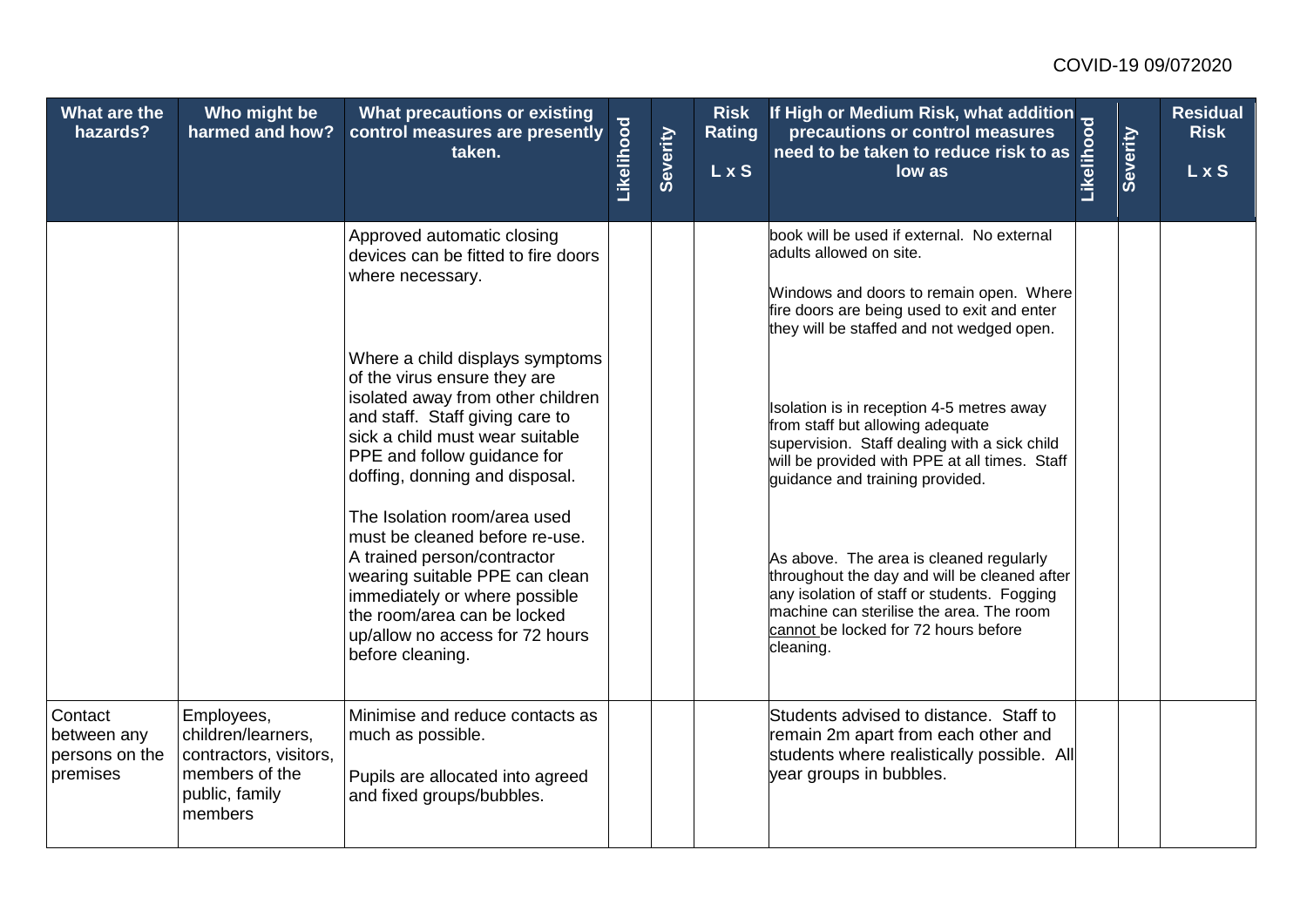| What are the<br>hazards? | Who might be<br>harmed and how? | What precautions or existing<br>control measures are presently<br>taken.                                                                                                                                                                                               | Likelihood | Severity | <b>Risk</b><br><b>Rating</b><br>$\overline{L}$ x S | If High or Medium Risk, what addition<br>precautions or control measures<br>need to be taken to reduce risk to as<br>low as<br>low as                                                                                                                                                                                                                                                                                                                                                                                                                                                             | Severity | <b>Residual</b><br><b>Risk</b><br>L x S |
|--------------------------|---------------------------------|------------------------------------------------------------------------------------------------------------------------------------------------------------------------------------------------------------------------------------------------------------------------|------------|----------|----------------------------------------------------|---------------------------------------------------------------------------------------------------------------------------------------------------------------------------------------------------------------------------------------------------------------------------------------------------------------------------------------------------------------------------------------------------------------------------------------------------------------------------------------------------------------------------------------------------------------------------------------------------|----------|-----------------------------------------|
|                          | Contracting<br>Coronavirus      | Staff are able to work between<br>pupil groups in order to provide a<br>broad curriculum which benefits<br>pupils future however, must be<br>prioritized based on educational<br>needs according to school<br>(Section 3: Curriculum, behaviour<br>& Pastoral support) |            |          |                                                    | Year 11 - Eng zone, Year 7 base, Yr7<br>entrance and toilets.<br>Year 10 - Maths zone, using fire stairs<br>and LRC toilets<br>Year 9 - Art/tech zone, using sports hall<br>entrance and downstairs tech toilets<br>Year 8 - Science zone - using Science<br>fire door and upstairs Science toilets<br>Year 7 - Humanities/MFL zone, using<br>student services entrance and student<br>service toilets.<br>We will have two full time cleaners, one<br>up and one down to clean toilets<br>Staff will move between zones and<br>cross bubbles to deliver a full broad and<br>balanced curriculum. |          |                                         |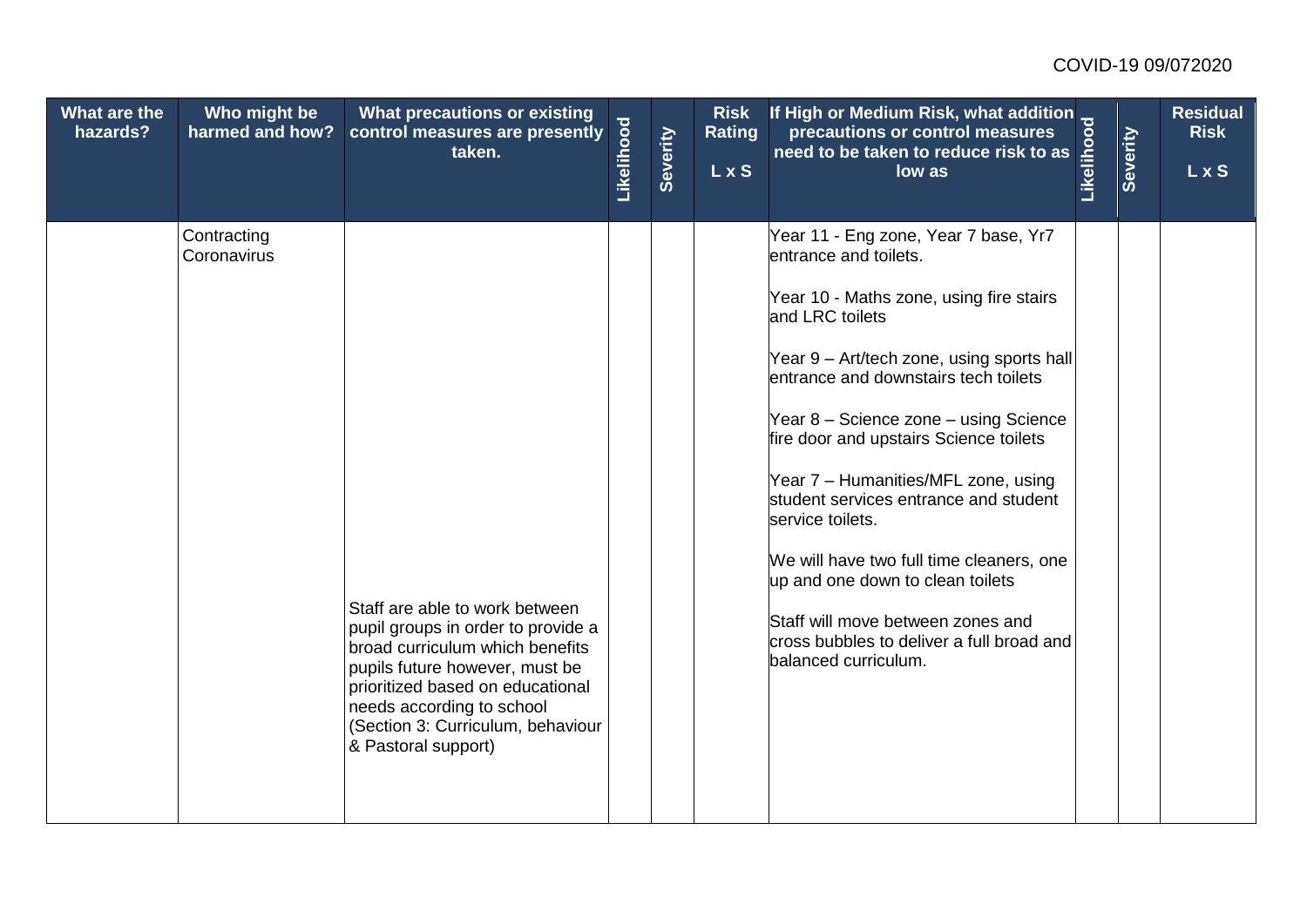| What are the<br>hazards? | Who might be<br>harmed and how? | What precautions or existing<br>control measures are presently<br>taken.                                                                                                                                                                                                                                 | Likelihood | Severity | <b>Risk</b><br><b>Rating</b><br>L x S | Thigh or Medium Risk, what addition<br>precautions or control measures<br>taken to reduce risk to as                                                                                                                                                                                                                                                                                                                                                                                                                                                                       |  | <b>Residual</b><br><b>Risk</b><br>L x S |
|--------------------------|---------------------------------|----------------------------------------------------------------------------------------------------------------------------------------------------------------------------------------------------------------------------------------------------------------------------------------------------------|------------|----------|---------------------------------------|----------------------------------------------------------------------------------------------------------------------------------------------------------------------------------------------------------------------------------------------------------------------------------------------------------------------------------------------------------------------------------------------------------------------------------------------------------------------------------------------------------------------------------------------------------------------------|--|-----------------------------------------|
|                          |                                 | Staff, where possible, are to<br>maintain social distancing of 2m<br>or 1 m plus with additional<br>suitable controls from pupils,<br>other members of staff, visitors.                                                                                                                                  |            |          |                                       | Guidance is for staff to remain 2m from<br>students – with 30 students in a room<br>this is impossible. 1m is more realistic.<br>Class sizes will be between 20-34.<br>All rooms have had any excess<br>equipment and materials removed<br>where possible and all desks will face<br>the front. A new block time table will be<br>in place to minimise staff movement.<br>Staff training provided on teaching<br>longer lessons and re-structuring for<br>effective teaching. Breaks removed as<br>we are unable to manage the larger<br>numbers. Lunch is in year groups. |  |                                         |
|                          |                                 | Supply, Peripatetic and<br>Temporary staff are able to move<br>between schools - minimising<br>contact with pupils and other staff<br>Current government guidance<br>suggests that Schools &<br>educational/childcare settings<br>should not require staff, pupils,<br>children or learners to wear face |            |          |                                       | $N/A$ – we will not have supply or<br>peripatetic staff.<br>No external staff. No visitors or parents<br>on site. All meetings/contact will be by<br>Teams or Zoom, phone, virtual<br>meetings. Where we occasionally need<br>anyone on site they will they will follow<br>all CV19 PPE/distancing guidance.<br>Staff have the option to wear PPE if<br>they desire. Students will be trained to                                                                                                                                                                           |  |                                         |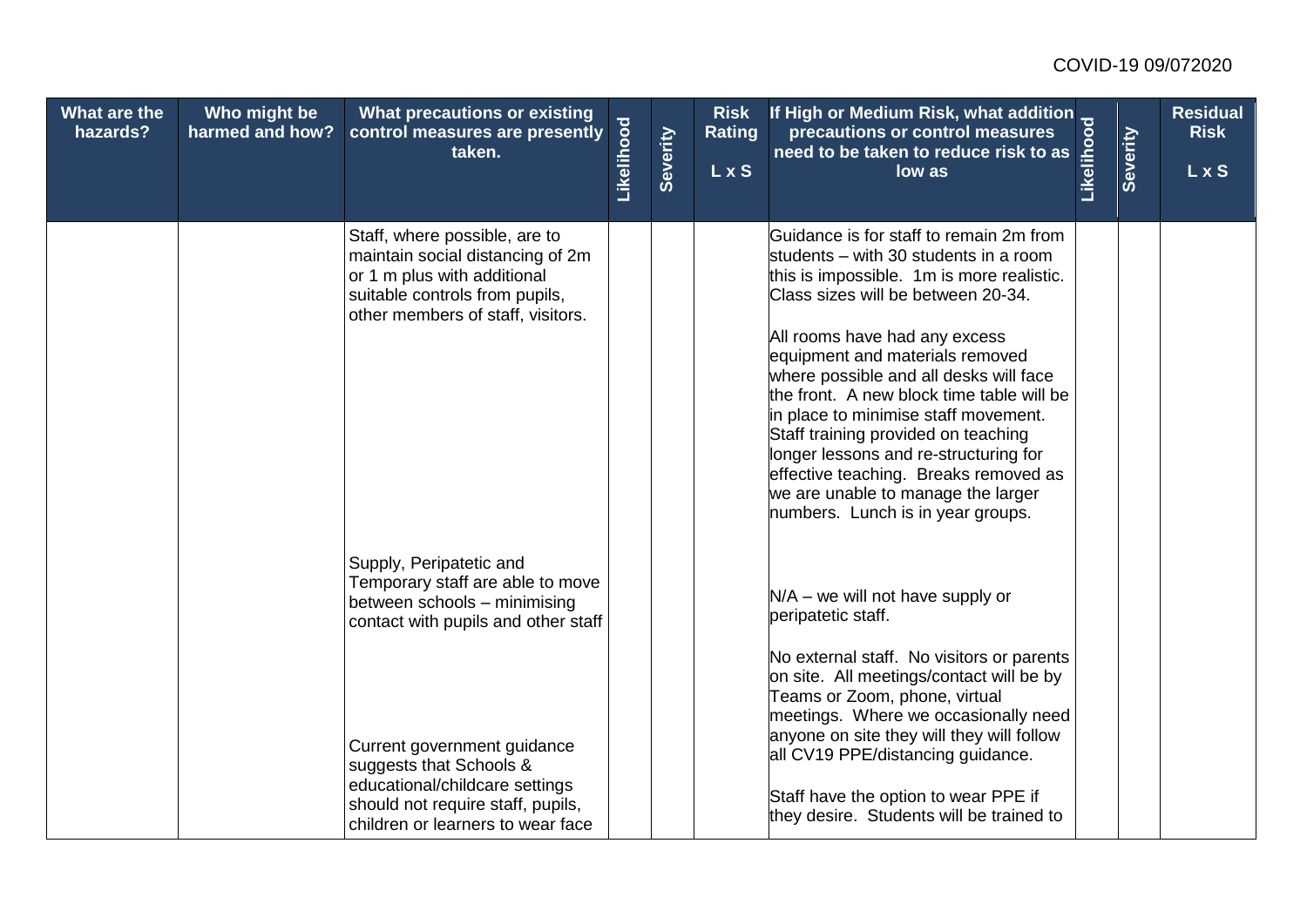| What are the<br>hazards?                | Who might be<br>harmed and how?                                                                | What precautions or existing<br>control measures are presently<br>taken.                                                                                                                                                                                                                                                                                            | Likelihood | Severity | <b>Risk</b><br><b>Rating</b><br>$\overline{L}$ x S | If High or Medium Risk, what addition<br>precautions or control measures<br>need to be taken to reduce risk to as<br>low as<br>low as               | Severity | <b>Residual</b><br><b>Risk</b><br>L x S |
|-----------------------------------------|------------------------------------------------------------------------------------------------|---------------------------------------------------------------------------------------------------------------------------------------------------------------------------------------------------------------------------------------------------------------------------------------------------------------------------------------------------------------------|------------|----------|----------------------------------------------------|-----------------------------------------------------------------------------------------------------------------------------------------------------|----------|-----------------------------------------|
|                                         |                                                                                                | coverings or face masks. They<br>are not required in schools as<br>pupils and staff are mixing in<br>consistent groups, social<br>distancing is applied where<br>possible and because misuse<br>may inadvertently increase the<br>risk of transmission.<br>PPE is to be worn where intimate<br>care is provided, or the child is<br>displaying symptoms of covid-19 |            |          |                                                    | remove face masks into sealed plastic<br>bags on entry. Locate in blazer pocket<br>until they leave the site.<br>CVEA does not provide any intimate |          |                                         |
|                                         |                                                                                                | until collected.                                                                                                                                                                                                                                                                                                                                                    |            |          |                                                    | care for students. PPE kit/box in each<br>zone in case of any issue or restraint<br>required.                                                       |          |                                         |
| Contact within<br>and between<br>groups | Employees,<br>children/learners,<br>contractors, visitors,<br>members of the<br>public, family | Reduce contact between people<br>as much as possible - only mix<br>within allocated and consistent<br>groups/bubbles.                                                                                                                                                                                                                                               |            |          |                                                    | Year group bubbles, no mixing. Limited<br>movement to specialist areas e.g.PE.                                                                      |          |                                         |
|                                         | members                                                                                        | Social Distancing should be<br>applied within Groups/bubbles<br>where possible                                                                                                                                                                                                                                                                                      |            |          |                                                    | As above                                                                                                                                            |          |                                         |
|                                         | Contracting<br>Coronavirus                                                                     |                                                                                                                                                                                                                                                                                                                                                                     |            |          |                                                    |                                                                                                                                                     |          |                                         |
|                                         |                                                                                                | Each Group is to avoid contact<br>with other people and other<br>groups.                                                                                                                                                                                                                                                                                            |            |          |                                                    | As above                                                                                                                                            |          |                                         |
|                                         |                                                                                                | Where possible ensure the same<br>children are allocated to the                                                                                                                                                                                                                                                                                                     |            |          |                                                    |                                                                                                                                                     |          |                                         |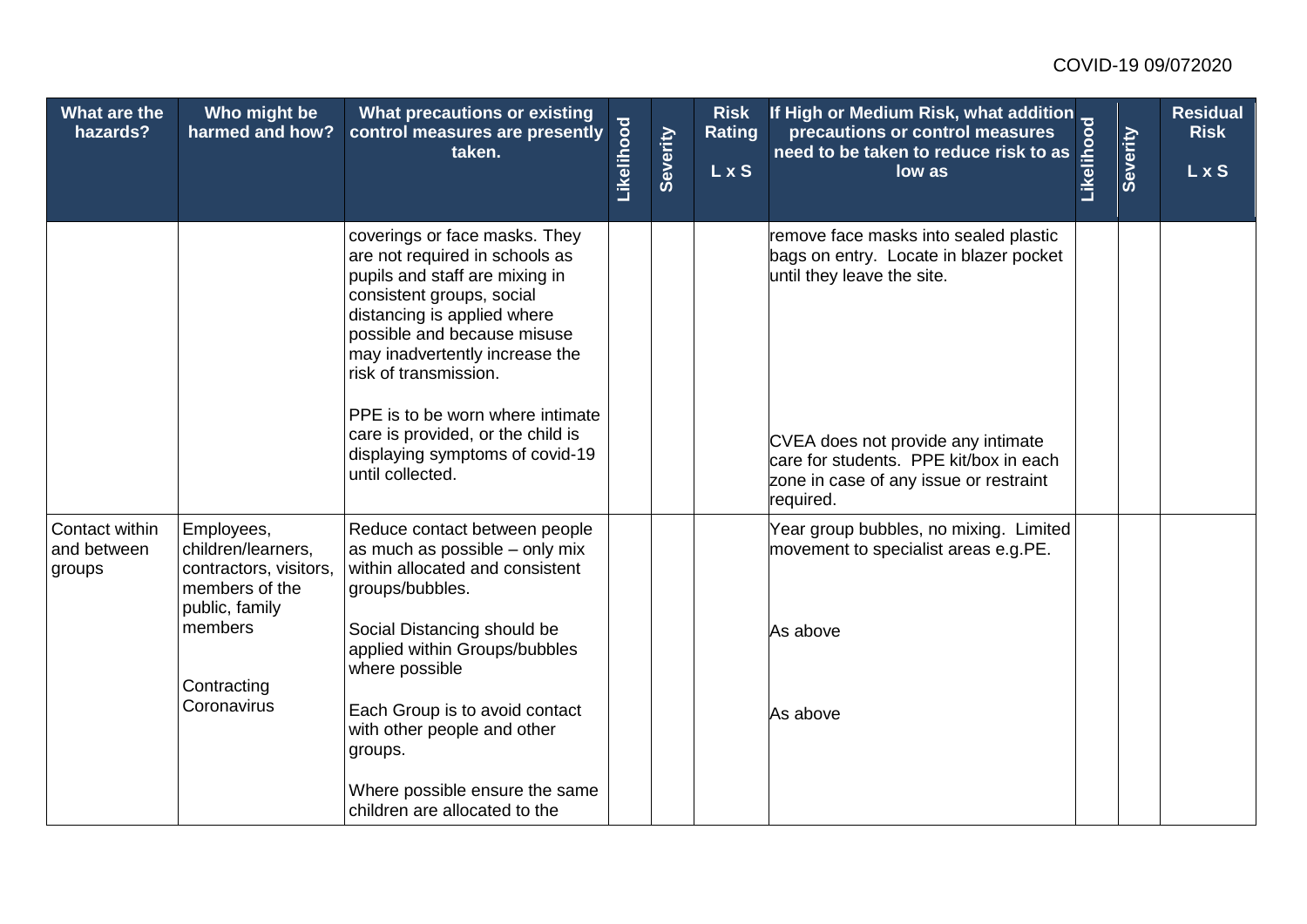| What are the<br>hazards? | Who might be<br>harmed and how? | What precautions or existing<br>control measures are presently<br>taken.                                                                                                                                                                                                                                                                                                                                                         | Likelihood | Severity | <b>Risk</b><br><b>Rating</b><br><b>LxS</b> | If High or Medium Risk, what addition<br>precautions or control measures<br>need to be taken to reduce risk to as<br>low as<br>low as                                                                                                                                                                                                                                                                                                                                                                                                                                                                                     | Severity | <b>Residual</b><br><b>Risk</b><br>L x S |
|--------------------------|---------------------------------|----------------------------------------------------------------------------------------------------------------------------------------------------------------------------------------------------------------------------------------------------------------------------------------------------------------------------------------------------------------------------------------------------------------------------------|------------|----------|--------------------------------------------|---------------------------------------------------------------------------------------------------------------------------------------------------------------------------------------------------------------------------------------------------------------------------------------------------------------------------------------------------------------------------------------------------------------------------------------------------------------------------------------------------------------------------------------------------------------------------------------------------------------------------|----------|-----------------------------------------|
|                          |                                 | same group each day - do not<br>mix groups where possible<br>Staff are able to work across<br>groups/bubbles in order to deliver<br>the timetable/curriculum -<br>maintaining 2m (1m plus)<br>distance as above. Staff must<br>wipe their workspace and<br>equipment using disinfectant<br>wipes before leaving the<br>classroom to ensure cleanliness<br>of the area for the incoming<br>teacher.<br>Suggested Group sizes are; |            |          |                                            | Not possible. We will have groups in<br>'sets' so some students may move<br>within their bubble only.<br>Staff will try to socially distance from<br>students and each other. Difficult in<br>rooms of 30 students, 1m is more<br>realistic.<br>Cleaners will be in each zone and staff<br>can request cleaning throughout the<br>day.<br>Cleaning will be frequent.<br>Year group bubbles will all be located in<br>zones which can accommodate the<br>number of sets and size of groups.<br>Year $7 - 210$ students<br>Year $8 - 210$ students<br>Year 9 - 202 students<br>Year 10-188 students<br>Year 11-168 students |          |                                         |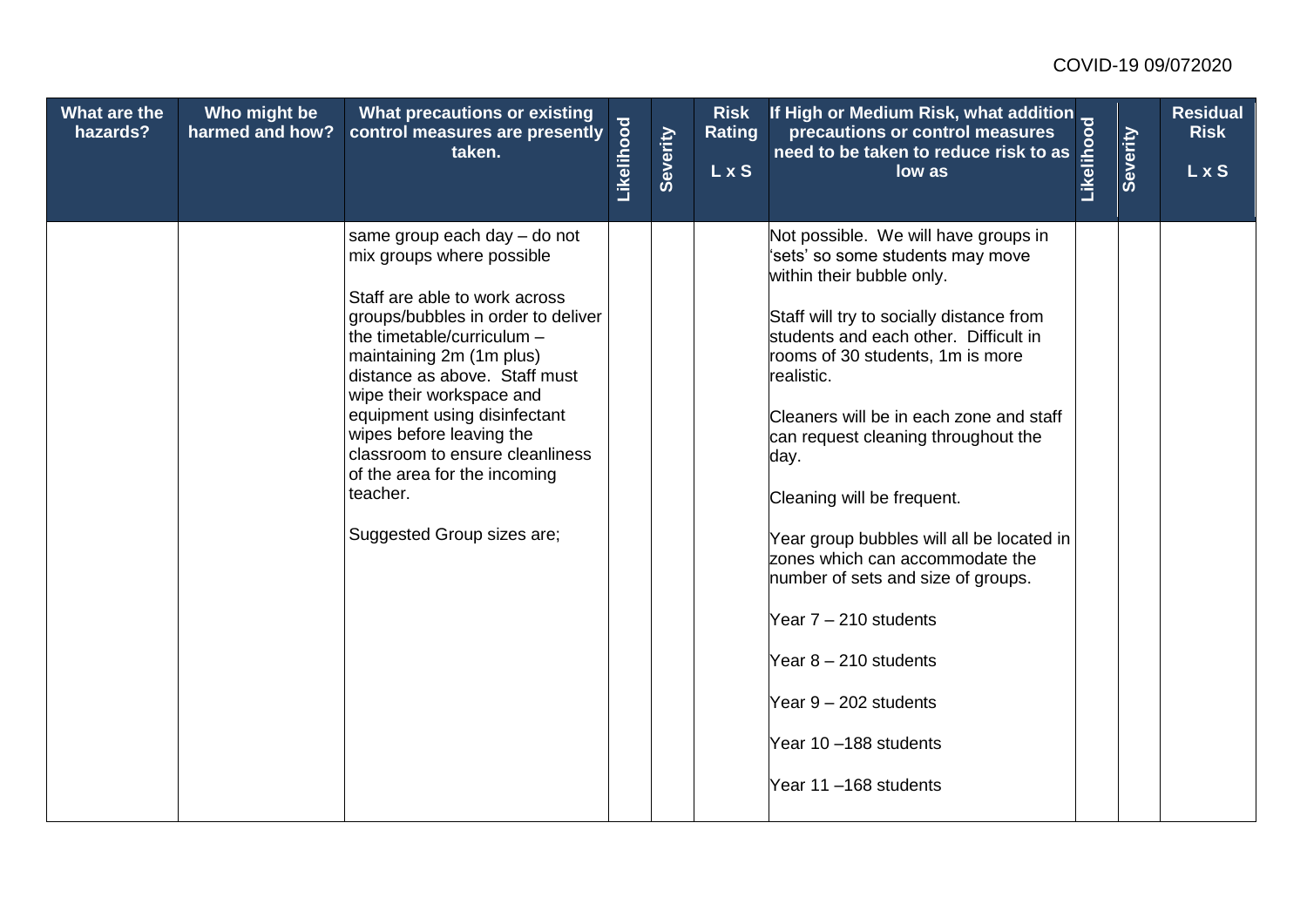| What are the<br>hazards?                       | Who might be<br>harmed and how?                            | What precautions or existing<br>control measures are presently<br>taken.                                                                                                                                                              | Likelihood | Severity | <b>Risk</b><br><b>Rating</b><br>L x S | Thigh or Medium Risk, what addition<br>precautions or control measures<br>taken to reduce risk to as                                                                                    |  | <b>Residual</b><br><b>Risk</b><br>$L$ x S |
|------------------------------------------------|------------------------------------------------------------|---------------------------------------------------------------------------------------------------------------------------------------------------------------------------------------------------------------------------------------|------------|----------|---------------------------------------|-----------------------------------------------------------------------------------------------------------------------------------------------------------------------------------------|--|-------------------------------------------|
|                                                |                                                            | Alternative Provision - due to<br>nature, you may wish to adopt<br>whole school groups/bubbles as<br>part of their system of control and<br>in order to best meet the needs<br>of their students.<br><b>Behavioural / Educational</b> |            |          |                                       | None on site<br>Students who have behavioural issues<br>will have a CV19 risk assessment                                                                                                |  |                                           |
|                                                |                                                            | <b>Challenges - Smaller groups to</b><br>be allocated for educational or<br>behavioral challenges                                                                                                                                     |            |          |                                       | completed and shared with parents.<br>Where issues occur parents will be<br>contacted. Isolation of individuals may<br>be available with Principal but only in 1<br>year group per day. |  |                                           |
| Contact due to<br>layout or<br>available space | Employees,<br>children/learners,<br>contractors, visitors, | In addition to hygiene and<br>enhanced cleaning measures as<br>above, the risk of transmission                                                                                                                                        |            |          |                                       | Desks face the front.<br>No large assemblies                                                                                                                                            |  |                                           |
|                                                | members of the<br>public, family<br>members                | will be reduced by planned<br>changes to layout and positioning<br>in work and recreational areas<br>(Public Health England)                                                                                                          |            |          |                                       | No break<br>Year group lunches 20 minutes, 5                                                                                                                                            |  |                                           |
|                                                | Contracting<br>Coronavirus                                 | Groups should limit sharing of<br>spaces, rooms as much as<br>possible                                                                                                                                                                |            |          |                                       | minutes cleaning<br>Each year group bubble will have its<br>own 'walk in' corridor outside the<br>entrance door. They will have their own<br>toilets and their own zoned off yard.      |  |                                           |
|                                                |                                                            |                                                                                                                                                                                                                                       |            |          |                                       | They will all use the restaurant for lunch<br>and this will be cleaned after each                                                                                                       |  |                                           |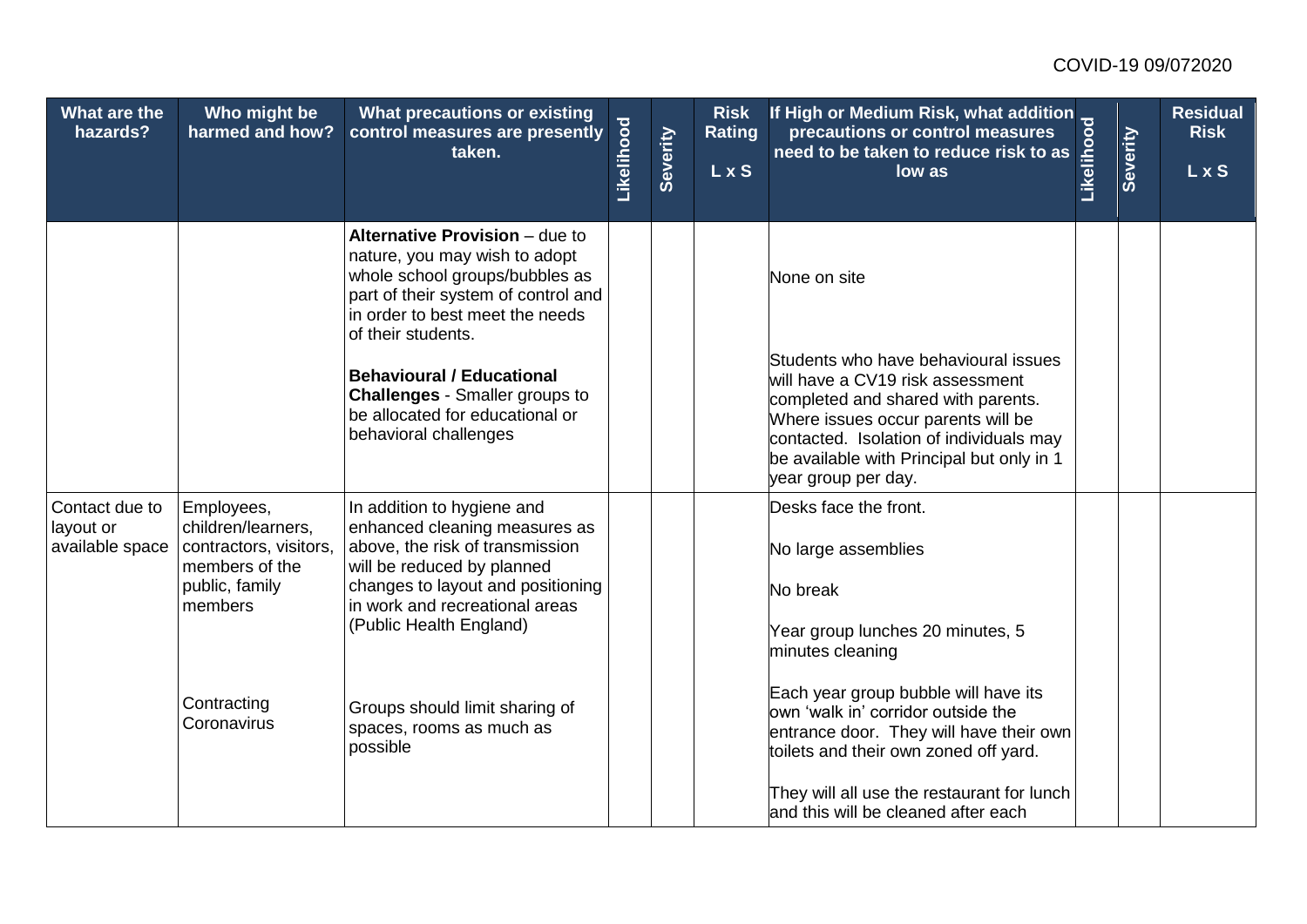| What are the<br>hazards? | Who might be<br>harmed and how? | What precautions or existing<br>control measures are presently<br>taken.                                                                                                                                                                                                                                                                                                                                                                     | Likelihood | Severity | <b>Risk</b><br><b>Rating</b><br><b>LxS</b> | If High or Medium Risk, what addition<br>precautions or control measures<br>need to be taken to reduce risk to as<br>low as<br>low as                                                                                                                                                                                                                                                                                                                                                                                                                                                                                                                                                                                                                                                                                                                     | Severity | <b>Residual</b><br><b>Risk</b><br>L x S |
|--------------------------|---------------------------------|----------------------------------------------------------------------------------------------------------------------------------------------------------------------------------------------------------------------------------------------------------------------------------------------------------------------------------------------------------------------------------------------------------------------------------------------|------------|----------|--------------------------------------------|-----------------------------------------------------------------------------------------------------------------------------------------------------------------------------------------------------------------------------------------------------------------------------------------------------------------------------------------------------------------------------------------------------------------------------------------------------------------------------------------------------------------------------------------------------------------------------------------------------------------------------------------------------------------------------------------------------------------------------------------------------------------------------------------------------------------------------------------------------------|----------|-----------------------------------------|
|                          |                                 | All rooms are adapted or layout<br>so to ensure Staff and pupils can<br>maintain social distancing e.g.<br>pupils facing forwards, side by<br>side, rather than facing each<br>other. Furniture to be removed<br>where necessary<br>Use of staff areas to be<br>minimised and layouts adapted<br>e.g. PPA rooms, offices,<br>welfare/dining areas to be<br>arranged to ensure 2m social<br>distancing or 1m plus with<br>additional controls |            |          |                                            | sitting. We will now have 5 sittings per<br>day.<br>Year 7 new students/nurture/SEND<br>students will all have access to a<br>'hub'/support space if they cannot cope<br>during the day.<br>In all rooms students will face forward.<br>Technology rooms are slightly different<br>but will be distanced and class sizes<br>slightly smaller. Rooms have been<br>sorted and furniture removed during<br>lockdown.<br>No staff room. Stations with PC's will<br>be set up in open zones 2m apart/<br>offices have capacity signs. Staff use<br>as requested but clean after them.<br>Impossible to set out restaurant 2m<br>apart for students. However they will be<br>within their own bubble only to mitigate<br>the impact of not being able to socially<br>distance. The round room will be used<br>for staff overflow and to keep staff 2m<br>apart. |          |                                         |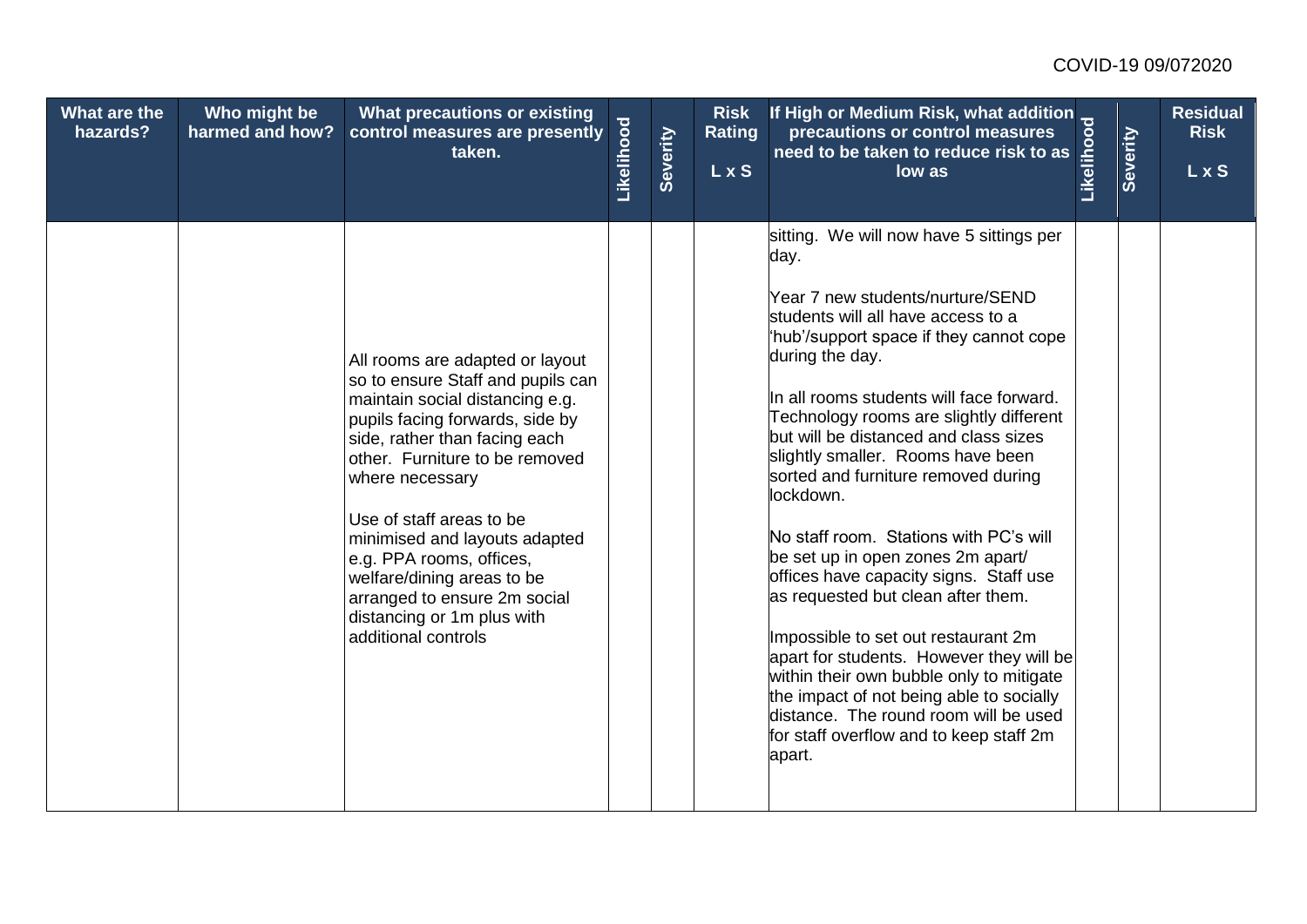| What are the<br>hazards?                   | Who might be<br>harmed and how?                                                                                                         | <b>What precautions or existing</b><br>control measures are presently<br>taken.                                                                                                                                                                                                                                                                                                                                                                                                                                                                                                              | Likelihood | Severity | <b>Risk</b><br><b>Rating</b><br>L x S | Thigh or Medium Risk, what addition<br>precautions or control measures<br>taken to reduce risk to as                                                                                                                                                                                                                                                                                                                                                                             |  | <b>Residual</b><br><b>Risk</b><br>LxS |
|--------------------------------------------|-----------------------------------------------------------------------------------------------------------------------------------------|----------------------------------------------------------------------------------------------------------------------------------------------------------------------------------------------------------------------------------------------------------------------------------------------------------------------------------------------------------------------------------------------------------------------------------------------------------------------------------------------------------------------------------------------------------------------------------------------|------------|----------|---------------------------------------|----------------------------------------------------------------------------------------------------------------------------------------------------------------------------------------------------------------------------------------------------------------------------------------------------------------------------------------------------------------------------------------------------------------------------------------------------------------------------------|--|---------------------------------------|
| <b>Activities</b><br>encouraging<br>Spread | Employees,<br>children/learners,<br>contractors, visitors,<br>members of the<br>public, family<br>members<br>Contracting<br>Coronavirus | School Assembly to be held with<br>only 1 Group present<br>Activities encouraging respiratory<br>aerosol to be risk assessed and<br>prohibited or strictly controlled as<br>necessary e.g. singing, playing<br>musical instruments, PE/close<br>contact sports/swimming, food<br>technology, etc.<br>Review of wider school Risk<br>Assessments must be carried out<br>to demonstrate consideration of<br>covid-19 risk profiles and<br>suitability of activities. Identify<br>activities which are to be<br>prohibited, restricted or delivery<br>methods amended to a safer<br>alternative |            |          |                                       | No school assemblies<br>No singing, no musical instruments.<br>PE to follow CV19 PE guidance<br>provided. Focus on outdoor PE.<br>Students will not get changed. They will<br>come to school in PE kit on the day they<br>get PE.<br>All curriculum has been reviewed and<br>we will have class based work for<br>Tech/Art for two weeks. Then we will<br>review again to potentially move groups<br>around full zones (after deep clean) to<br>experience Art/Tech and Science. |  |                                       |
|                                            |                                                                                                                                         | Extracurricular provision e.g.<br>breakfast & after school clubs<br>can resume provided a separate<br>risk assessment is completed -<br>this must consider/justify<br>maintenance of bubbles/groups,<br>type of activities carried out,<br>enhanced cleaning of areas and                                                                                                                                                                                                                                                                                                                    |            |          |                                       | Extracurricular deferred for the first two<br>weeks.<br>PE clubs will resume in year groups.<br>CCF will operate in year group activities<br>and all will have their own risk<br>assessments                                                                                                                                                                                                                                                                                     |  |                                       |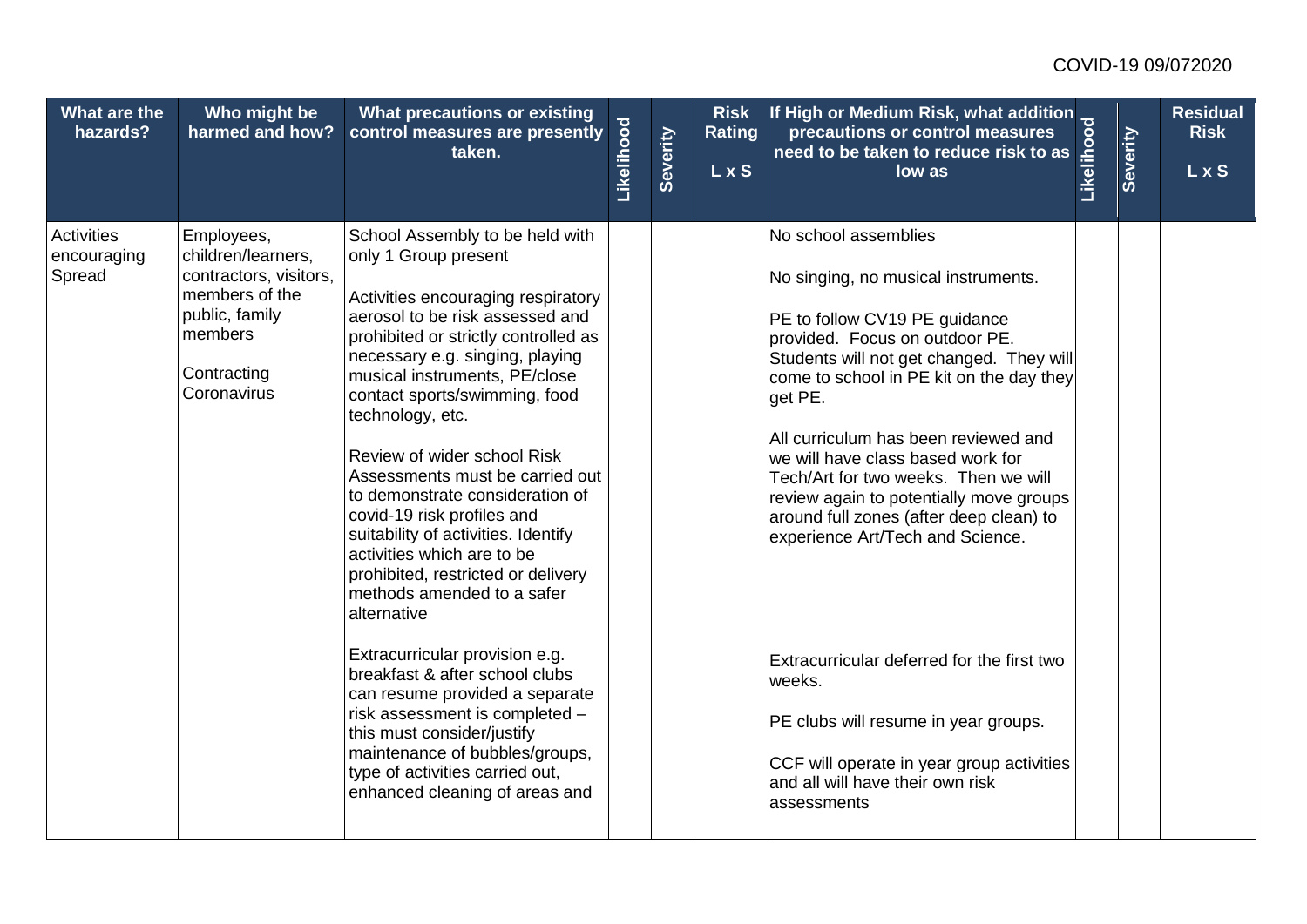| What are the<br>hazards?     | Who might be<br>harmed and how?                                              | What precautions or existing<br>control measures are presently<br>taken.                                                                                                                                                                                                  | Likelihood | Severity | <b>Risk</b><br><b>Rating</b><br>L x S | If High or Medium Risk, what addition<br>precautions or control measures<br>need to be taken to reduce risk to as<br>low as<br>low as | Severity | Residual<br><b>Risk</b><br>L x S |
|------------------------------|------------------------------------------------------------------------------|---------------------------------------------------------------------------------------------------------------------------------------------------------------------------------------------------------------------------------------------------------------------------|------------|----------|---------------------------------------|---------------------------------------------------------------------------------------------------------------------------------------|----------|----------------------------------|
|                              |                                                                              | equipment, hygiene practice,<br>supervision, etc.                                                                                                                                                                                                                         |            |          |                                       | All cleaning for these activities will<br>follow our CV19 regulations.                                                                |          |                                  |
|                              |                                                                              |                                                                                                                                                                                                                                                                           |            |          |                                       | Breakfast club will resume in zones mid-<br>term.                                                                                     |          |                                  |
|                              |                                                                              | External coaches, clubs and<br>organisations for curricular and<br>extracurricular activities can<br>resume - provide a separate risk<br>assessment and safe working<br>procedures are developed and<br>agreed in line with government<br>guidance and local precautions. |            |          |                                       | See above                                                                                                                             |          |                                  |
| Educational<br><b>Visits</b> | Employees,<br>children/learners,<br>contractors, visitors,<br>members of the | Domestic (UK) overnight visits<br>and overseas visits are not<br>currently permitted.                                                                                                                                                                                     |            |          |                                       | All cancelled at the current time.<br>Ski trip cancelled                                                                              |          |                                  |
|                              | public, family<br>members                                                    | Non-overnight domestic<br>educational visits can resume in<br>Autumn Term 2020.                                                                                                                                                                                           |            |          |                                       | Derwent Hill cancelled<br>No trips/no visits.                                                                                         |          |                                  |
|                              | Contracting<br>Coronavirus                                                   | Specific risk assessments must<br>be developed and contain<br>precautions relating to the visit                                                                                                                                                                           |            |          |                                       | No trips allowed.                                                                                                                     |          |                                  |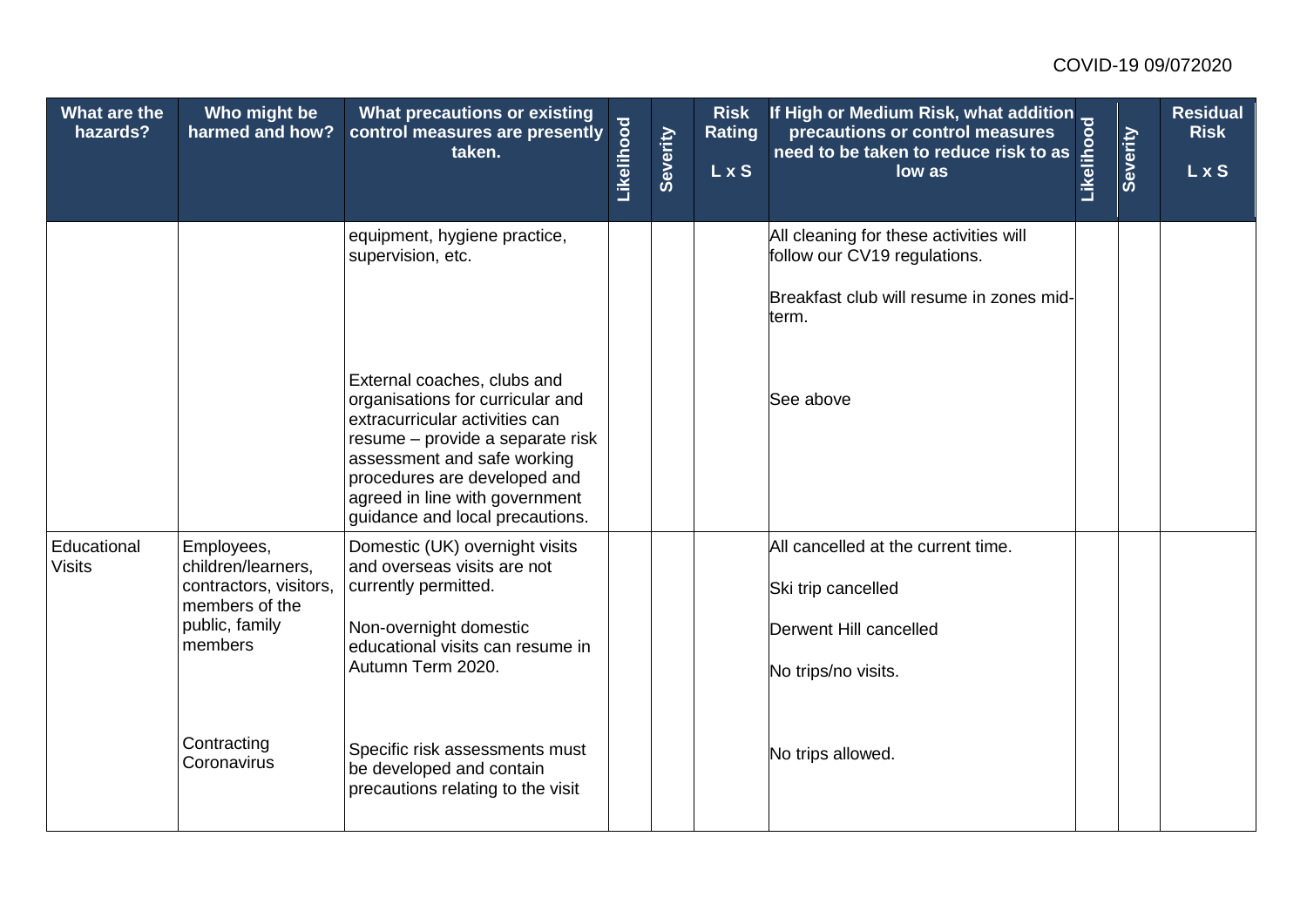| What are the<br>hazards?                                                | Who might be<br>harmed and how?                                                                                                         | What precautions or existing<br>control measures are presently<br>taken.                                                                                                                                                                                                                                     | Likelihood | Severity | <b>Risk</b><br><b>Rating</b><br><b>LxS</b> | Thigh or Medium Risk, what addition<br>precautions or control measures<br>taken to reduce risk to as                                                                                        |  | <b>Residual</b><br><b>Risk</b><br><b>LxS</b> |
|-------------------------------------------------------------------------|-----------------------------------------------------------------------------------------------------------------------------------------|--------------------------------------------------------------------------------------------------------------------------------------------------------------------------------------------------------------------------------------------------------------------------------------------------------------|------------|----------|--------------------------------------------|---------------------------------------------------------------------------------------------------------------------------------------------------------------------------------------------|--|----------------------------------------------|
|                                                                         |                                                                                                                                         | and risk of coronavirus e.g. pupils<br>to be kept in groups/bubbles,<br>Consider risk of location i.e.<br>indoor or outdoor venues<br>All educational visit assessments<br>are to be approved by Head<br>Teacher and EVOLVE systems<br>via Derwent Hill in line with the<br>schools Education Visits Policy. |            |          |                                            | All would follow this procedure but we<br>are not allowing any this term. This will<br>be reviewed as further guidance<br>becomes available if it is applicable.                            |  |                                              |
| Early Years &<br>Primary aged<br>children - lack<br>of<br>understanding | Employees,<br>children/learners,<br>contractors, visitors,<br>members of the<br>public, family<br>members<br>Contracting<br>Coronavirus |                                                                                                                                                                                                                                                                                                              |            |          |                                            | The school has relevant age<br>appropriate visual and written signs<br>throughout the building and in all<br>classrooms/zones. All students taught<br>CV19 Powerpoint and health and safety |  |                                              |
| Contact due to<br>personal /<br>intimate care                           | Employees,<br>children/learners,<br>contractors, visitors,<br>members of the                                                            | Staff must wear the normal<br>personal protective equipment<br>they need for giving<br>intimate/personal care                                                                                                                                                                                                |            |          |                                            | No intimate care at CVEA. PPE for all<br>first aid and any potential restraint.                                                                                                             |  |                                              |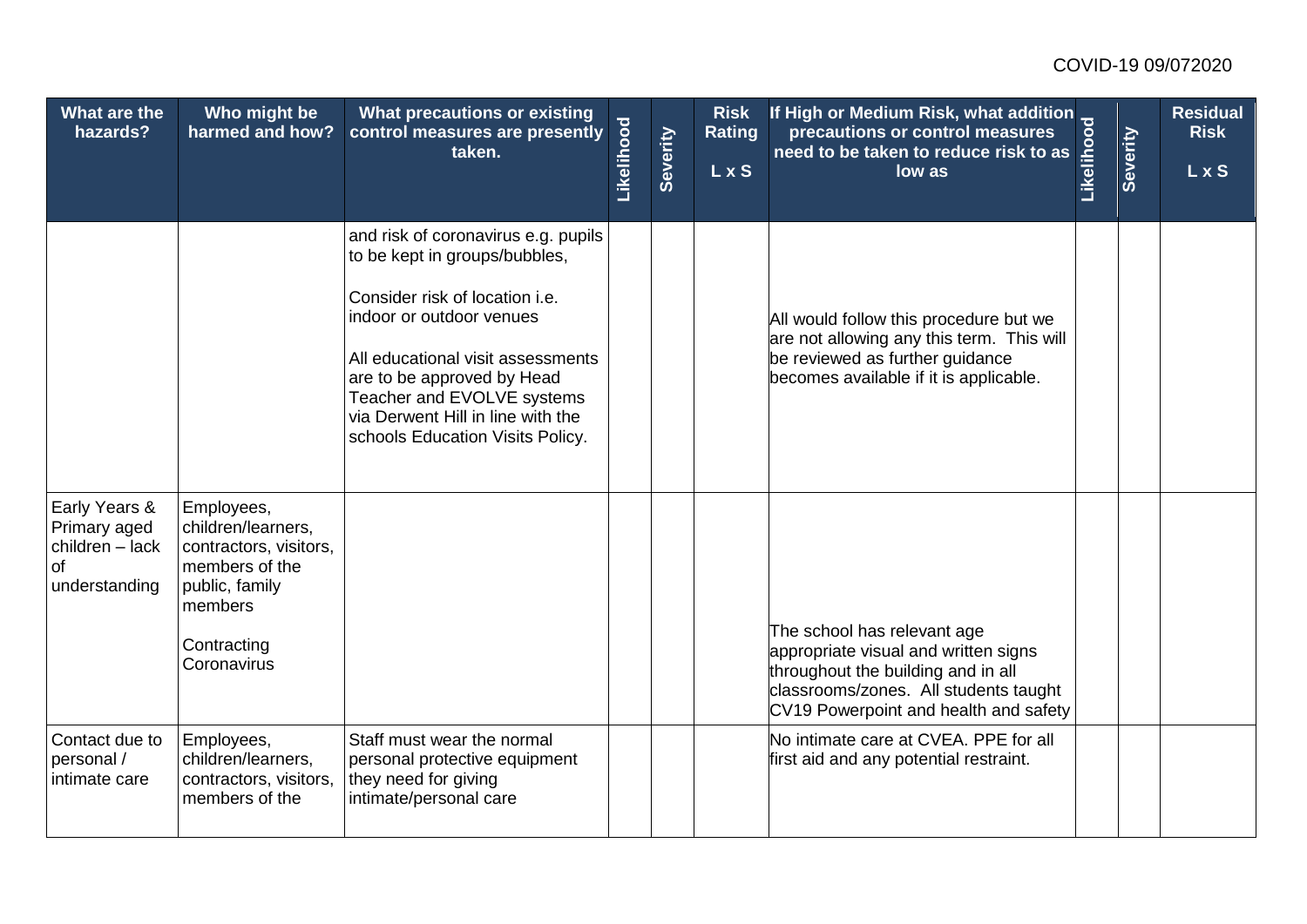| What are the<br>hazards?                    | Who might be<br>harmed and how?                                                                                                         | What precautions or existing<br>control measures are presently<br>taken.                                                                                                                                                                                                                                                                                                                                                                                           | Likelihood | Severity | <b>Risk</b><br><b>Rating</b><br>$\overline{L}$ x S | If High or Medium Risk, what addition<br>precautions or control measures<br>need to be taken to reduce risk to as<br>low as<br>low as                                                                                                                                                                                                                                                                                                                                                                                                                 | Severity | <b>Residual</b><br><b>Risk</b><br>LxS |
|---------------------------------------------|-----------------------------------------------------------------------------------------------------------------------------------------|--------------------------------------------------------------------------------------------------------------------------------------------------------------------------------------------------------------------------------------------------------------------------------------------------------------------------------------------------------------------------------------------------------------------------------------------------------------------|------------|----------|----------------------------------------------------|-------------------------------------------------------------------------------------------------------------------------------------------------------------------------------------------------------------------------------------------------------------------------------------------------------------------------------------------------------------------------------------------------------------------------------------------------------------------------------------------------------------------------------------------------------|----------|---------------------------------------|
|                                             | public, family<br>members<br>Contracting<br>Coronavirus                                                                                 | If a child/learner becomes unwell<br>with symptoms of coronavirus<br>while in the setting and needs<br>personal care until they can<br>return home, staff member must<br>wear suitable PPE i.e. surgical<br>mask, apron and gloves.<br>Following doffing and donning<br>and disposal guidance                                                                                                                                                                      |            |          |                                                    | As Above                                                                                                                                                                                                                                                                                                                                                                                                                                                                                                                                              |          |                                       |
| Transit in and<br>around school<br>premises | Employees,<br>children/learners,<br>contractors, visitors,<br>members of the<br>public, family<br>members<br>Contracting<br>Coronavirus | Refresh school timetable to<br>minimise contact - groups are<br>kept apart, movement around site<br>kept to a minimum.<br>Groups passing briefly in<br>corridors or outdoor playgrounds<br>is low risk - arrangement in place<br>to avoid creating busy corridors,<br>entrances and exits below (edit to<br>Enhanced cleaning is planned<br>and specific tasks/roles are<br>agreed with site staff and<br>cleaning contractors i.e.<br>frequently cleaning touched |            |          |                                                    | Complete new timetable created. All<br>year groups zoned into their own<br>bubble. No movement outside of<br>bubble. Movement to PE will be in year<br>group. Movement to lunches will be in<br>year group. Minimal movement around<br>the school. No movement on corridors.<br>All remain in their zone.<br>Lessons will be blocked into longer<br>sessions to avoid movement of staff.<br>Staff training given on content and<br>teaching. PE will have increased<br>outdoor lessons unless really sever<br>weather.<br>Year group bubbles in zones |          |                                       |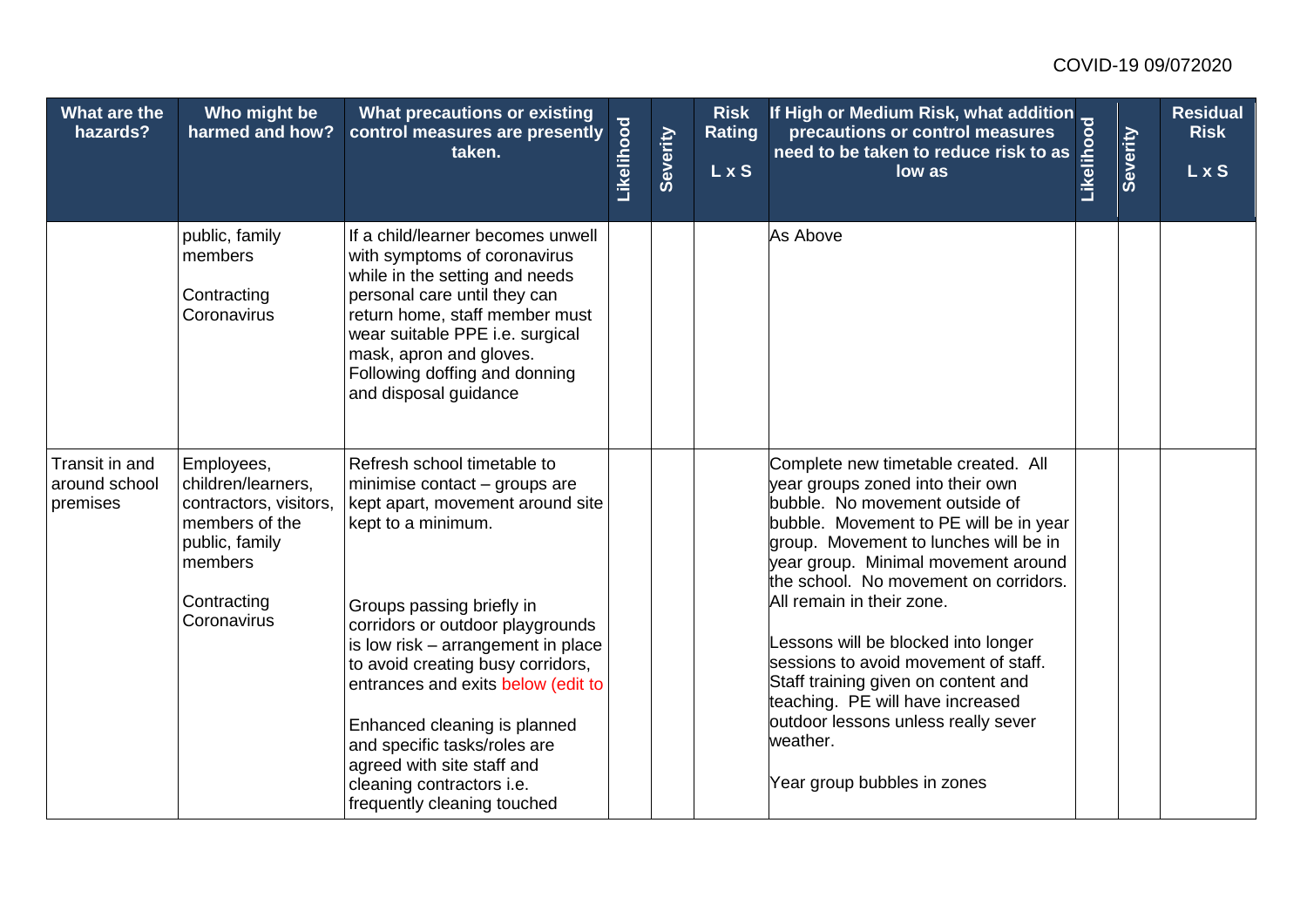| What are the<br>hazards? | Who might be<br>harmed and how? | <b>What precautions or existing</b><br>control measures are presently<br>taken.   | Likelihood | Severity | <b>Risk</b><br><b>Rating</b><br>L x S | Thigh or Medium Risk, what addition<br>precautions or control measures<br>taken to reduce risk to as                                                                                                                                                                                                                                                                                                                                                                                                                                                                                 |  | <b>Residual</b><br><b>Risk</b><br><b>LxS</b> |
|--------------------------|---------------------------------|-----------------------------------------------------------------------------------|------------|----------|---------------------------------------|--------------------------------------------------------------------------------------------------------------------------------------------------------------------------------------------------------------------------------------------------------------------------------------------------------------------------------------------------------------------------------------------------------------------------------------------------------------------------------------------------------------------------------------------------------------------------------------|--|----------------------------------------------|
|                          |                                 | surfaces often, using appropriate<br>standard products                            |            |          |                                       | No Assemblies<br>Staggered lunch for each year group<br>No break/no large gatherings<br>No staff room<br>Staff toilets increased. Offered unisex,<br>extra 4 disabled toilets to staff. Staff<br>lunch 20 minutes/early finish<br>Monday - Thursday 2.20pm<br>Friday - 2.00pm<br>Day time cleaners in every zone.<br>Duplicate our lockdown provision across<br>the whole school.<br>Each room has a schedule of items to<br>be cleaned. Each zone doors/ handles,<br>desks, teachers desk,<br>keyboards/computers. Staff can also<br>request additional in each room at any<br>time |  |                                              |
|                          |                                 | NB. Use of suitable<br>detergent/disinfectant as per<br>government guidance - All |            |          |                                       | All in place. Staff included COSHH risk<br>assessment. If bleach needed or used                                                                                                                                                                                                                                                                                                                                                                                                                                                                                                      |  |                                              |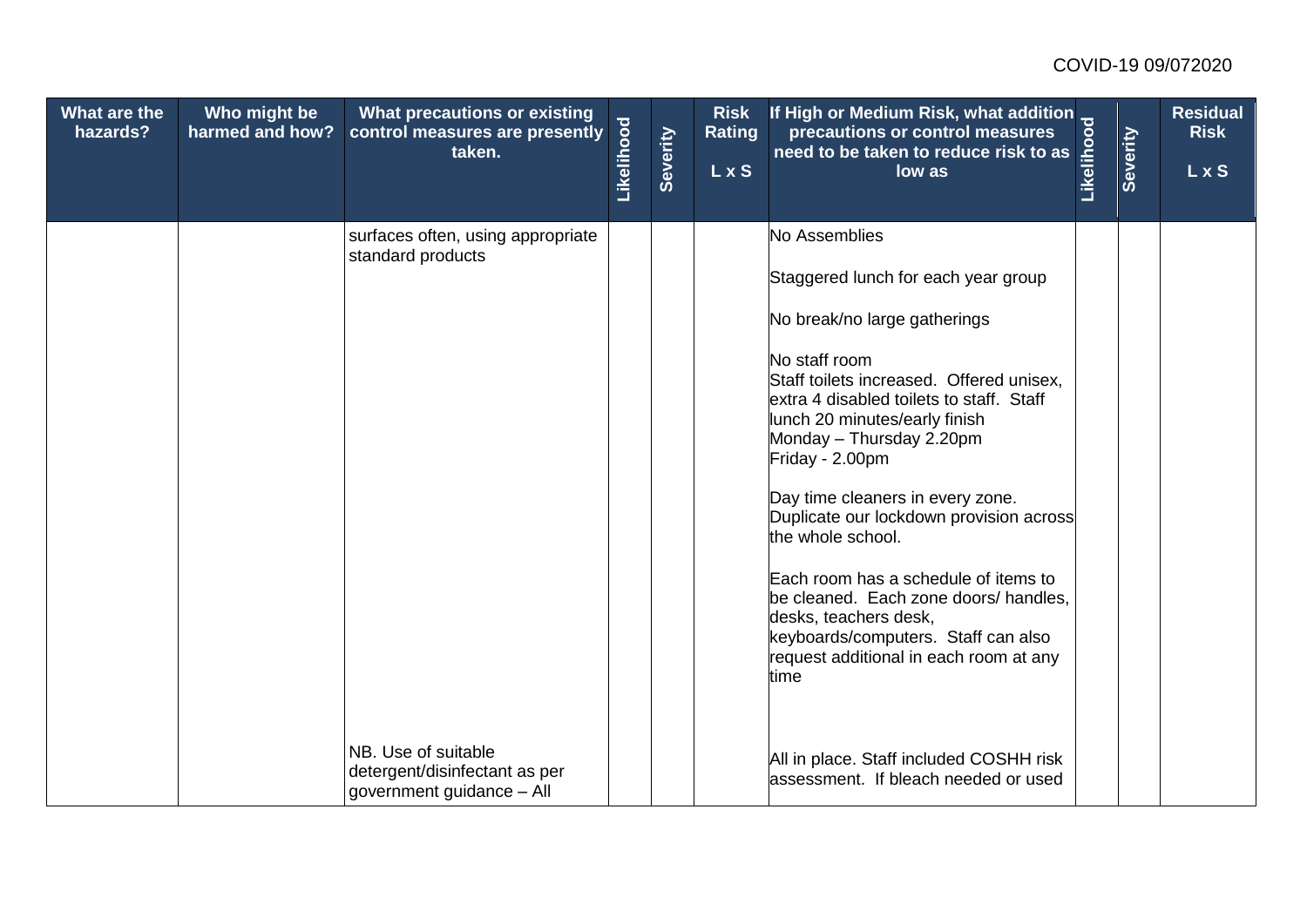| What are the<br>hazards? | Who might be<br>harmed and how? | What precautions or existing<br>control measures are presently<br>taken.                                                                                                                  | Likelihood | Severity | <b>Risk</b><br><b>Rating</b><br><b>LxS</b> | Thigh or Medium Risk, what addition<br>precautions or control measures<br>taken to reduce risk to as                                                                                                                                                                                                                                                                                                                                                                |  | <b>Residual</b><br><b>Risk</b><br>L x S |
|--------------------------|---------------------------------|-------------------------------------------------------------------------------------------------------------------------------------------------------------------------------------------|------------|----------|--------------------------------------------|---------------------------------------------------------------------------------------------------------------------------------------------------------------------------------------------------------------------------------------------------------------------------------------------------------------------------------------------------------------------------------------------------------------------------------------------------------------------|--|-----------------------------------------|
|                          |                                 | <b>COSHH</b> and training<br>arrangements MUST be in place.<br>No need for Groups/Bubbles to<br>use different toilet blocks/facilities<br>- enhanced cleaning programme<br>to be in place |            |          |                                            | precautions and risk assessment to use<br>this must be used.<br>All year groups will have their own<br>toilets. Two full time facilities staff will<br>man the corridor up/down, cleaning<br>constantly the toilets, exits and<br>lentrances to each zone.                                                                                                                                                                                                          |  |                                         |
|                          |                                 | Minimise adult to adult contact<br>and avoid gatherings at entrance<br>points                                                                                                             |            |          |                                            | Students will enter via 'corridors' outside<br>socially distanced where possible. Staff<br>will supervise this 1-2m away. Each<br>year group will enter a different<br>entrance where two cleaning stations<br>will be situated for students to clean<br>their hands on entering and exiting. At<br>the end of the day students exiting<br>school will be staggered. Year 7 -2pm,<br>Yr8 - 2.05pm, Yr9 - 2.10pm, Yr10 -<br>2.15pm. Yr11 late stay for interventions |  |                                         |
|                          |                                 | *No parent to be allowed in the<br>school/premises unless<br>absolutely necessary and agreed<br>by Head Teacher with special<br>arrangements communicated                                 |            |          |                                            | No parents allowed. Telephone calls<br>only/ virtual meetings.<br>Some part time students will continue<br>remote education. If there is an                                                                                                                                                                                                                                                                                                                         |  |                                         |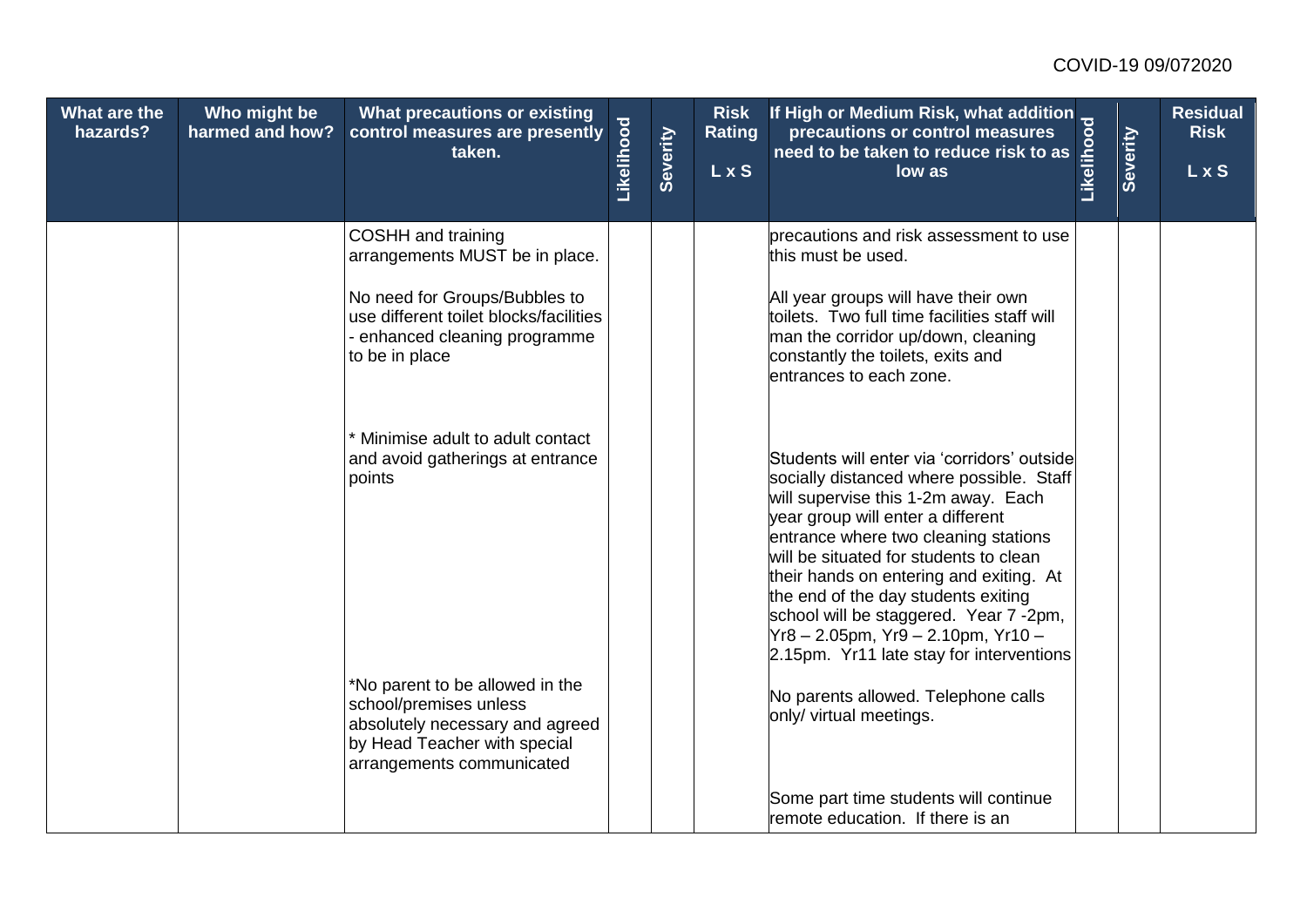| What are the<br>hazards?                                          | Who might be<br>harmed and how?                                                                           | What precautions or existing<br>control measures are presently<br>taken.                                                                                                                                           | Likelihood | Severity | <b>Risk</b><br><b>Rating</b><br><b>LxS</b> | If High or Medium Risk, what addition<br>precautions or control measures<br>need to be taken to reduce risk to as<br>low as<br>low as | Severity | <b>Residual</b><br><b>Risk</b><br>L x S |
|-------------------------------------------------------------------|-----------------------------------------------------------------------------------------------------------|--------------------------------------------------------------------------------------------------------------------------------------------------------------------------------------------------------------------|------------|----------|--------------------------------------------|---------------------------------------------------------------------------------------------------------------------------------------|----------|-----------------------------------------|
|                                                                   |                                                                                                           | Remote education to reduce time<br>of premises where circumstances<br>dictate                                                                                                                                      |            |          |                                            | outbreak we will have each lesson<br>ready with voice over Powerpoints to<br>enable curriculum to be delivered<br>remotely.           |          |                                         |
|                                                                   |                                                                                                           | Flexible working/working from<br>home where the job role allows<br>e.g. some admin functions.                                                                                                                      |            |          |                                            | Staff will all be on site with adjustments<br>for childcare/care arrangements.                                                        |          |                                         |
|                                                                   |                                                                                                           | All person/groups to keep to the<br>lefts in corridors and when using<br>staircases                                                                                                                                |            |          |                                            | $N/A - as now zone down to movement$                                                                                                  |          |                                         |
|                                                                   |                                                                                                           | Staff to make use of radios to<br>communicate when groups are<br>on the move around the<br>premises, follow planned<br>timetables to work together to<br>minimise contact where possible                           |            |          |                                            | Radios will be reinstated to assist with<br>behaviour management and<br>communication with the zone.                                  |          |                                         |
| Cross-<br>contamination<br>of resources,<br>toys and<br>equipment | Employees,<br>children/learners.<br>contractors, visitors,<br>members of the<br>public, family<br>members | Remove soft toys and furnishing<br>or items difficult to clean from<br>classroom<br>Classroom based resources,<br>such as books and games, can<br>be used and shared within the<br>bubble; these should be cleaned |            |          |                                            | All removed in lockdown, in last risk<br>lassessment.                                                                                 |          |                                         |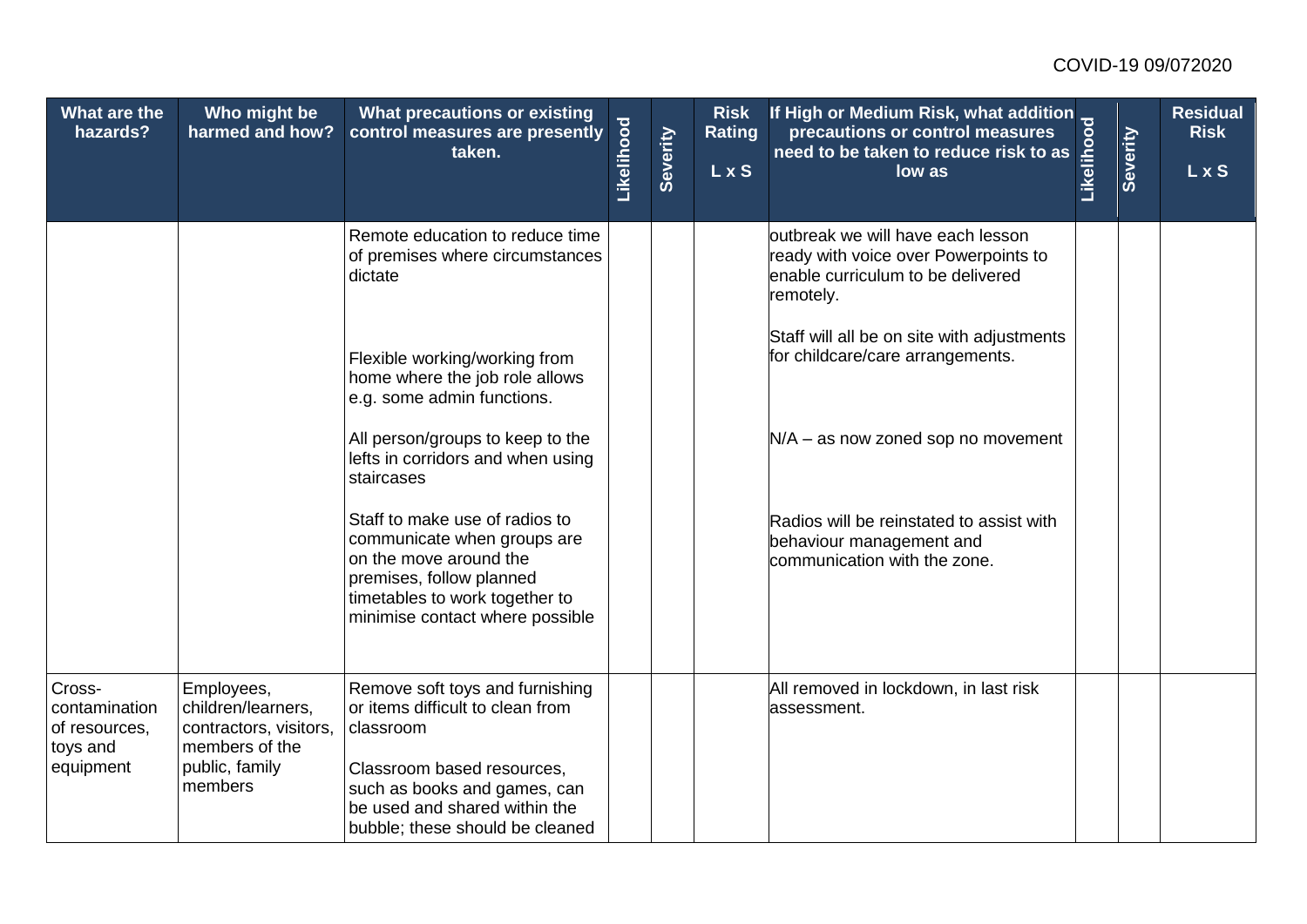| What are the<br>hazards? | Who might be<br>harmed and how? | What precautions or existing<br>control measures are presently<br>taken.                                                                                                                                                                                                                                                                                                                                                                                                                                                      | Likelihood | Severity | <b>Risk</b><br><b>Rating</b><br>$\overline{L}$ x S | If High or Medium Risk, what addition<br>precautions or control measures<br>need to be taken to reduce risk to as<br>low as<br>low as                                                                                                  | Severity | <b>Residual</b><br><b>Risk</b><br>L x S |
|--------------------------|---------------------------------|-------------------------------------------------------------------------------------------------------------------------------------------------------------------------------------------------------------------------------------------------------------------------------------------------------------------------------------------------------------------------------------------------------------------------------------------------------------------------------------------------------------------------------|------------|----------|----------------------------------------------------|----------------------------------------------------------------------------------------------------------------------------------------------------------------------------------------------------------------------------------------|----------|-----------------------------------------|
|                          | Contracting<br>Coronavirus      | regularly, along with all frequently<br>touched surfaces.<br>Resources that are shared<br>between groups/bubbles, such as<br>sports, art and science<br>equipment should be cleaned<br>frequently and meticulously and<br>always between group/bubbles,<br>or rotated to allow them to be left<br>unused and out of reach for a<br>period of 48 hours (72 hours for<br>plastics) between use by different<br>bubbles.<br>Each child/learner to have their<br>own resources and equipment<br>e.g. pencil, pen, ruler, workbook |            |          |                                                    | Students have own pens/pencils. Plans<br>to clean shared calculators and some<br>art equipment developed.<br>Most kit can be cleaned down before<br>and after use.<br>Need further advice on sharing of text<br>books and calculators. |          |                                         |
|                          |                                 | Take home resources to be<br>limited as much as possible -<br>any items returned to schools<br>such as learning packs should be<br>lefts in a secure area for 72 hours<br>before being handled by school<br>staff.                                                                                                                                                                                                                                                                                                            |            |          |                                                    | Parents and students all advised they<br>must purchase a small pack of<br>equipment.<br><b>With Ashlea</b>                                                                                                                             |          |                                         |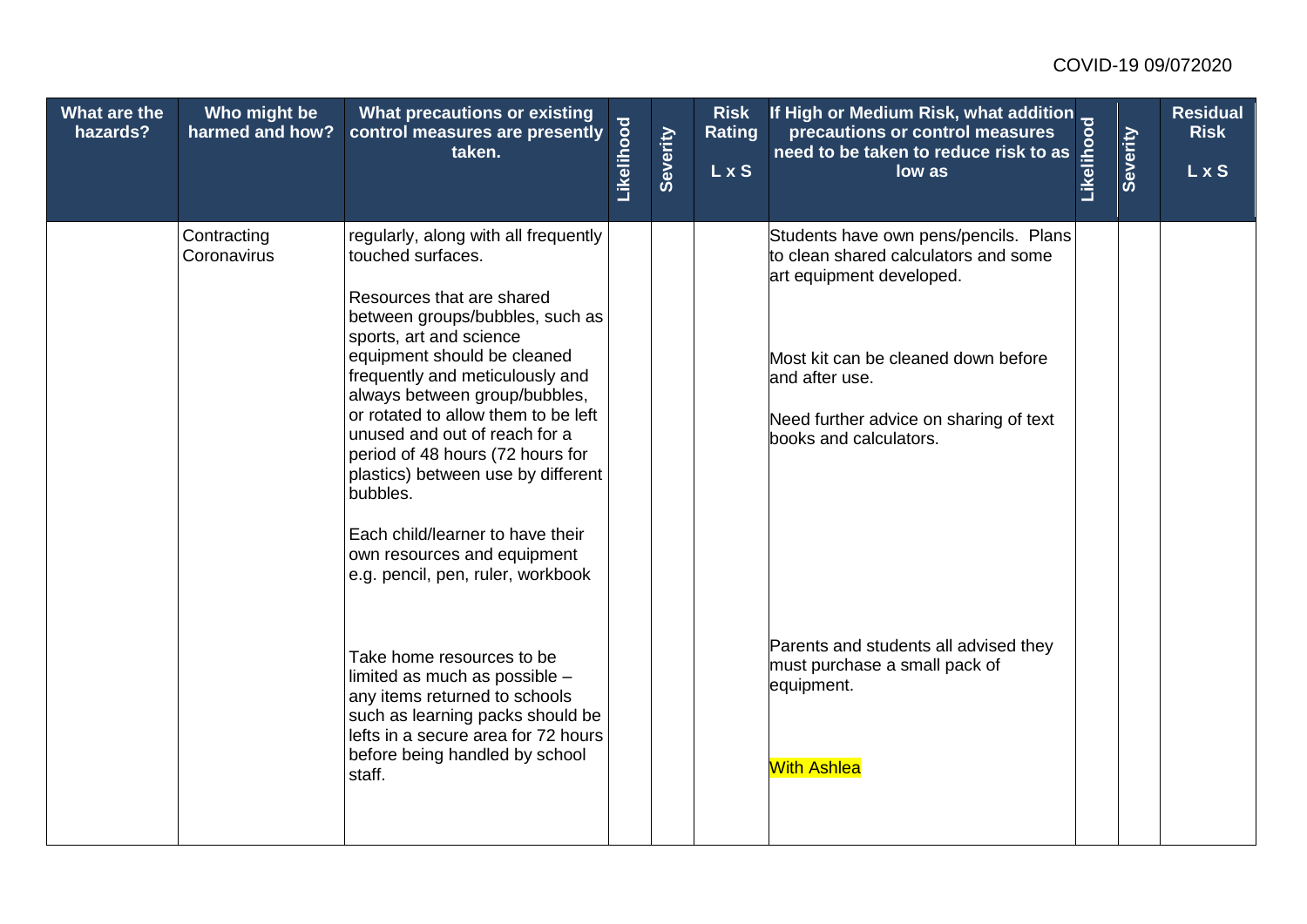| What are the<br>hazards? | Who might be<br>harmed and how? | What precautions or existing<br>control measures are presently<br>taken.                                                                                                                                                                                                                               | Likelihood | Severity | <b>Risk</b><br><b>Rating</b><br>$\overline{L}$ x S | If High or Medium Risk, what addition<br>precautions or control measures<br>need to be taken to reduce risk to as<br>low as<br>low as | Severity | <b>Residual</b><br><b>Risk</b><br>LxS |
|--------------------------|---------------------------------|--------------------------------------------------------------------------------------------------------------------------------------------------------------------------------------------------------------------------------------------------------------------------------------------------------|------------|----------|----------------------------------------------------|---------------------------------------------------------------------------------------------------------------------------------------|----------|---------------------------------------|
|                          |                                 | Pupils and teachers can take<br>books and other shared<br>resources home. Avoid<br>unnecessary sharing, especially<br>where this does not contribute to<br>pupil education and<br>development. Rules on hand<br>cleaning, cleaning of the<br>resources and rotation are<br>applied to these resources. |            |          |                                                    | Regular hand washing/sanitisation<br>throughout the day.                                                                              |          |                                       |
|                          |                                 | Pupils to limit the amount of<br>equipment they bring into school<br>each day, essentials only such as<br>lunch boxes, hats, coats, books,<br>stationery and mobile phones.<br>Bags are allowed now allowed.                                                                                           |            |          |                                                    | Parents and students advised in<br>updates on what they can bring into<br>school.                                                     |          |                                       |
|                          |                                 | No unnecessary items to be<br>brought into schools from home<br>e.g. toys, blankets, etc.<br>Water bottles must not be shared<br>- each child to have their own<br>personal bottle.                                                                                                                    |            |          |                                                    | Bags A4 size allowed, own water bottle<br>but can't be refilled.<br>Parents and students advised in<br>updates<br>As above            |          |                                       |
|                          |                                 | Teacher to maintain good<br>personal hygiene practices when<br>marking                                                                                                                                                                                                                                 |            |          |                                                    |                                                                                                                                       |          |                                       |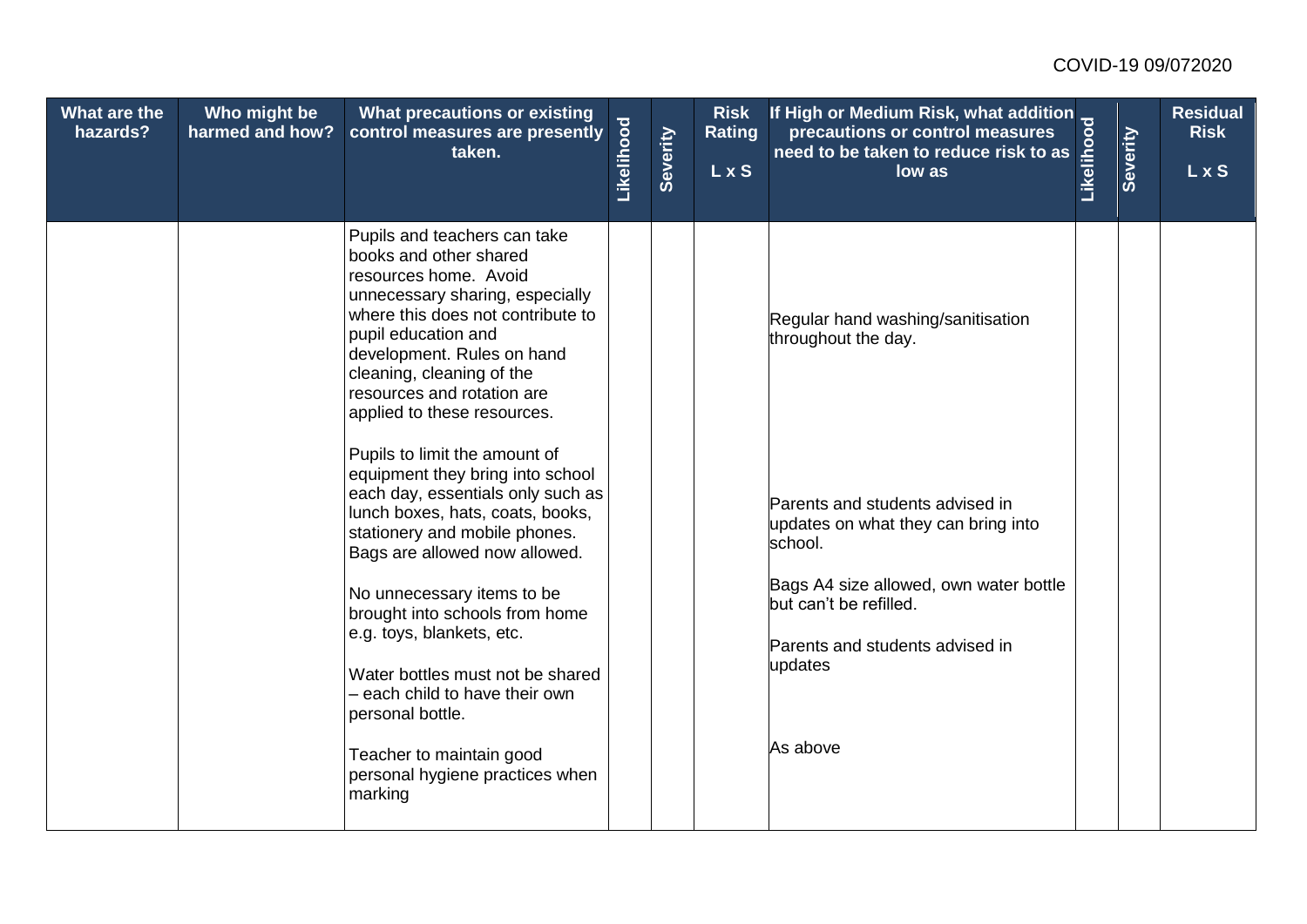| What are the<br>hazards?                                | Who might be<br>harmed and how?                                                                                                         | What precautions or existing<br>control measures are presently<br>taken.                                                                                                                                                                                                                         | Likelihood | Severity | <b>Risk</b><br><b>Rating</b><br><b>LxS</b> | Thigh or Medium Risk, what addition<br>precautions or control measures<br>taken to reduce risk to as                                                                                                                                                                                                                                                                                                                                                                                                     |  | <b>Residual</b><br><b>Risk</b><br>L x S |
|---------------------------------------------------------|-----------------------------------------------------------------------------------------------------------------------------------------|--------------------------------------------------------------------------------------------------------------------------------------------------------------------------------------------------------------------------------------------------------------------------------------------------|------------|----------|--------------------------------------------|----------------------------------------------------------------------------------------------------------------------------------------------------------------------------------------------------------------------------------------------------------------------------------------------------------------------------------------------------------------------------------------------------------------------------------------------------------------------------------------------------------|--|-----------------------------------------|
|                                                         |                                                                                                                                         |                                                                                                                                                                                                                                                                                                  |            |          |                                            | Review of assessment procedures.<br>Half term one, new assessment policy<br>focus on quizzes/self marking/sampling<br>of work and feedback lessons on any<br>known misconceptions.                                                                                                                                                                                                                                                                                                                       |  |                                         |
| Transport to<br>educational or<br>childcare<br>settings | Employees,<br>children/learners,<br>contractors, visitors,<br>members of the<br>public, family<br>members<br>Contracting<br>Coronavirus | Reduce where possible<br>unnecessary travel on buses,<br>coaches and public transport<br><b>Dedicated school Transport,</b><br>including Statutory provision;<br><b>Wider Public Transport;</b><br>https://www.gov.uk/guidance/cor<br>onavirus-covid-19-safer-travel-<br>guidance-for-passengers |            |          |                                            | Students and parents advised to walk<br>as much as possible.<br>No parent access to car park<br>School minibus travel - seeking advice<br>for staff and student safety - with<br>Ashlea<br>Proposed bus journey, students<br>distance where possible. Face front.<br>Staff driver/ students wear face masks.<br>Sanitiser to be used as students enter<br>and leave the bus.<br>Vehicle cleaned thoroughly after each<br>journey.<br>Queuing socially distanced on entry and<br>exit to bus if required. |  |                                         |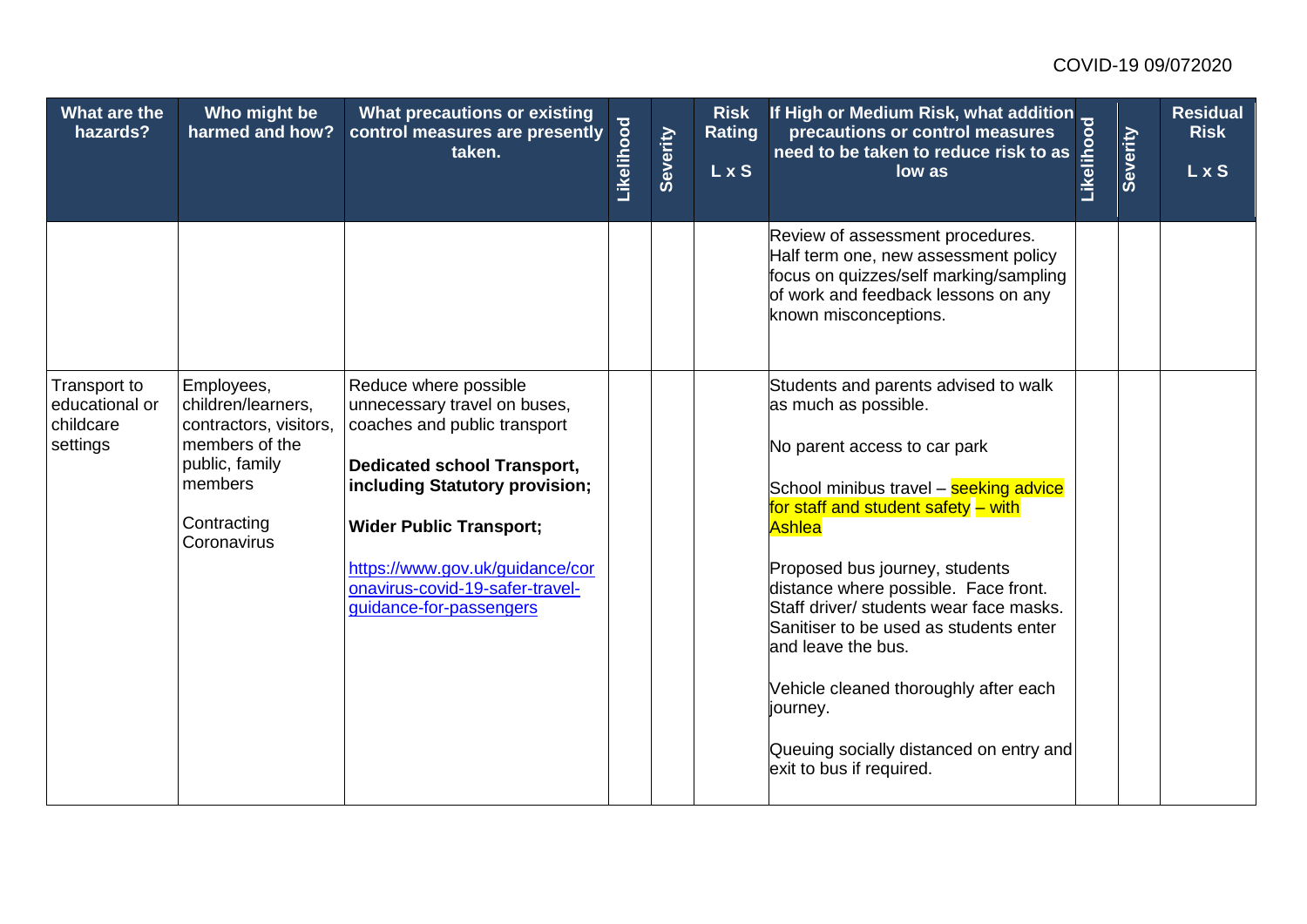| What are the<br>hazards?                      | Who might be<br>harmed and how?                                                                                                         | What precautions or existing<br>control measures are presently<br>taken.                                                                                                                                                   | Likelihood | Severity | <b>Risk</b><br><b>Rating</b><br><b>LxS</b> | If High or Medium Risk, what addition<br>precautions or control measures<br>need to be taken to reduce risk to as<br>low as<br>low as                                                                                                                                                                          | Severity | <b>Residual</b><br><b>Risk</b><br>$L$ x S |
|-----------------------------------------------|-----------------------------------------------------------------------------------------------------------------------------------------|----------------------------------------------------------------------------------------------------------------------------------------------------------------------------------------------------------------------------|------------|----------|--------------------------------------------|----------------------------------------------------------------------------------------------------------------------------------------------------------------------------------------------------------------------------------------------------------------------------------------------------------------|----------|-------------------------------------------|
|                                               |                                                                                                                                         |                                                                                                                                                                                                                            |            |          |                                            | Parental newsletter sent out requested<br>students to walk, bike sheds provided<br>No parents access to car park<br>Students advised to wear face masks<br>on all journeys on public and CVEA<br>school transport                                                                                              |          |                                           |
| Contamination<br>of outdoor play<br>equipment | Employees,<br>children/learners,<br>contractors, visitors,<br>members of the<br>public, family<br>members<br>Contracting<br>Coronavirus | Outdoor play equipment should<br>not be used unless the setting<br>can ensure it is cleaned<br>thoroughly between use of<br>different groups.<br>Multiple groups must not use<br>outdoor play equipment<br>simultaneously. |            |          |                                            | N/A<br>N/A                                                                                                                                                                                                                                                                                                     |          |                                           |
| Lack of<br>communication                      | Employees,<br>children/learners,<br>contractors, visitors,<br>members of the<br>public, family<br>members<br>Contracting<br>Coronavirus | Talk to staff about plans<br>(transport, drop off and collection<br>times, lunch, safety measures,<br>training needs.<br>Communicate all plans to all<br>parents and young people                                          |            |          |                                            | Staff consultation on September re full<br>return held 13 <sup>th</sup> July. Questions<br>taken/email concerns. 14 <sup>th</sup> July plans<br>finalised.<br>Newsletter sent 11 <sup>th</sup> July for parents.<br>Next updates will be 10/11 <sup>th</sup> August.<br>Next update 23/24 <sup>th</sup> August |          |                                           |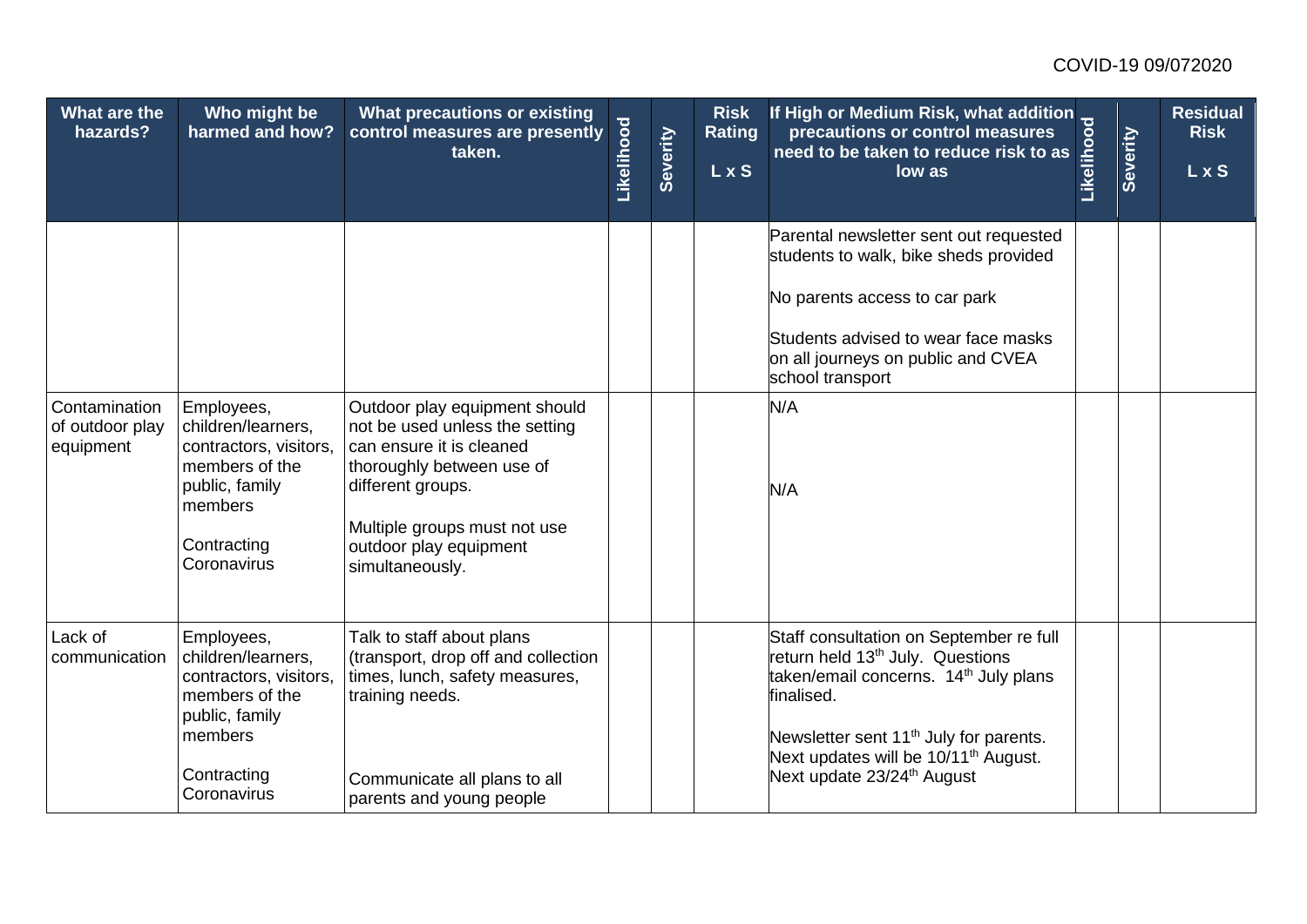| What are the<br>hazards?                        | Who might be<br>harmed and how?                                                    | What precautions or existing<br>control measures are presently<br>taken.                                                                                                                                                                                                                                                                                                                          | Likelihood | Severity | <b>Risk</b><br><b>Rating</b><br>L x S | If High or Medium Risk, what addition<br>precautions or control measures<br>need to be taken to reduce risk to as<br>low as<br>low as                                                                                                                                                                                                                                                                                   | Severity | <b>Residual</b><br><b>Risk</b><br>L x S |
|-------------------------------------------------|------------------------------------------------------------------------------------|---------------------------------------------------------------------------------------------------------------------------------------------------------------------------------------------------------------------------------------------------------------------------------------------------------------------------------------------------------------------------------------------------|------------|----------|---------------------------------------|-------------------------------------------------------------------------------------------------------------------------------------------------------------------------------------------------------------------------------------------------------------------------------------------------------------------------------------------------------------------------------------------------------------------------|----------|-----------------------------------------|
|                                                 |                                                                                    | (transport, drop off and collection<br>times, lunch arrangements, etc),<br>Communicate with visitors and<br>contractors ahead of opening -<br>signage to be displayed.<br>Discuss enhanced cleaning<br>regimes with cleaning team and<br>contractors in preparation for<br>opening – clear procedures are in<br>place.                                                                            |            |          |                                       | All signage in place and contractors<br>note ready. Contractors on site all<br>following CV19 regulations.<br>All cleaners briefed and trained. New<br>temporary day time cleaners required.                                                                                                                                                                                                                            |          |                                         |
| Poor mental<br>wellbeing of<br>staff and Pupils | Staff, Pupils, Parent<br>& family members<br>Stress, anxiety,<br>panic, depression | Promote attendance at school for<br>both staff and pupils<br>Identify individuals who are<br>reluctant or anxious or at risk of<br>disengagement. Support<br>mechanisms are in place for all<br>levels of employees,<br>pupils/families and supporting<br>governance roles<br>Communicate clear information<br>on risks and controls measures in<br>place – safe procedures,<br>arrangements etc. |            |          |                                       | Track and trace explained to staff.<br>Testing explained and school<br>procedures. All staff (except 1) returned<br>for the last week, socially distanced,<br>training and September plans all<br>shared. Comments, concerns shared<br>and feedback given to solve any issues.<br>Shared with staff in meeting 13 <sup>th</sup> July.<br>All staff timetables changed/reviewed<br>into bubbles/zones/blocks. SLT/HoY in |          |                                         |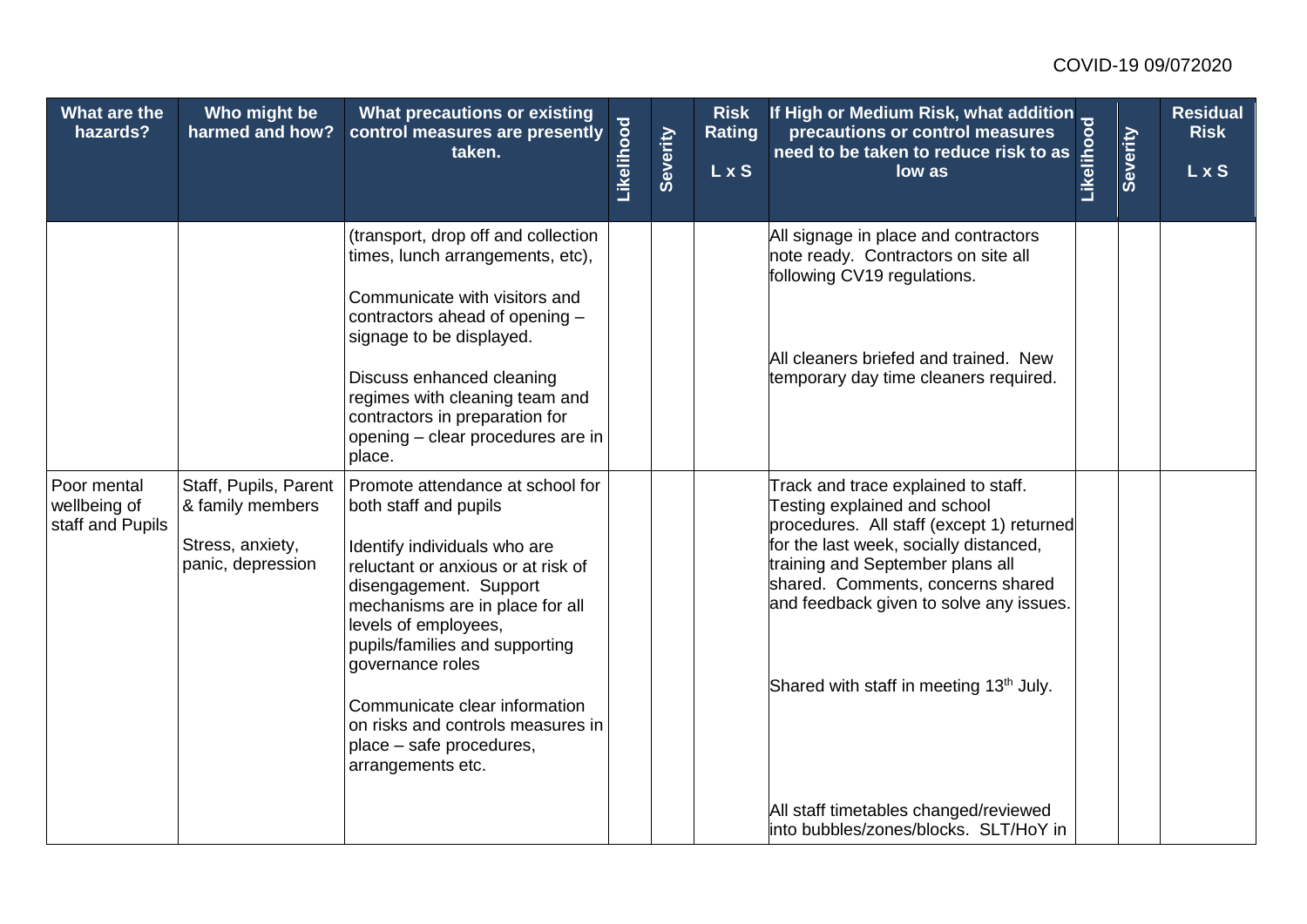| What are the<br>hazards?                          | Who might be<br>harmed and how?                                                                                                         | What precautions or existing<br>control measures are presently<br>taken.                                                                                                                                                                                                                                                                                                                                                                                                                                                                                        | Likelihood | Severity | <b>Risk</b><br><b>Rating</b><br>L x S | If High or Medium Risk, what addition<br>precautions or control measures<br>need to be taken to reduce risk to as<br>low as<br>low as                                                                                                                                                                                   | <b>Severity</b> | <b>Residual</b><br><b>Risk</b><br>L x S |
|---------------------------------------------------|-----------------------------------------------------------------------------------------------------------------------------------------|-----------------------------------------------------------------------------------------------------------------------------------------------------------------------------------------------------------------------------------------------------------------------------------------------------------------------------------------------------------------------------------------------------------------------------------------------------------------------------------------------------------------------------------------------------------------|------------|----------|---------------------------------------|-------------------------------------------------------------------------------------------------------------------------------------------------------------------------------------------------------------------------------------------------------------------------------------------------------------------------|-----------------|-----------------------------------------|
|                                                   |                                                                                                                                         | Review workloads and timetables<br>to ensure a good work life<br>balance in possible<br>Communicate clear expectations<br>for all staff, pupils and parents.<br>Work with external agencies and<br>Social Workers where relevant                                                                                                                                                                                                                                                                                                                                |            |          |                                       | every zone to support staff all day.<br>Toilet breaks provided by staff in zone,<br>support those teaching                                                                                                                                                                                                              |                 |                                         |
| Outbreaks and<br>lack of<br>Emergency<br>Planning | Employees,<br>children/learners,<br>contractors, visitors,<br>members of the<br>public, family<br>members<br>Contracting<br>Coronavirus | School has an Emergency /<br>Contingency Plan in place to<br>allow swift action to be taken in<br>event of a confirmed Covid19<br>case or an outbreak – key<br>contacts, reporting, record<br>keeping, etc.<br>Gather and record key<br>information relating to the case<br>immediately<br>Public Health England, Health<br>Protection Team at be called<br>swiftly in the event of a case of<br>Covid-19, they will do a rapid risk<br>assessment and advise of action<br>to take. Contact tel: 0300 303<br>8596 (ext.1) or for out of hours<br>0191 269 7714) |            |          |                                       | Emergency plan in place. Curriculum<br>delivery via talk over Powerpoint<br>already prepared for every lesson,<br>every subject, including PE. Records to<br>be kept of sick children/staff, trace<br>contact in bubble. Check with Public<br>Health Sunderland if any cases emerge.<br>Take advice for the next steps. |                 |                                         |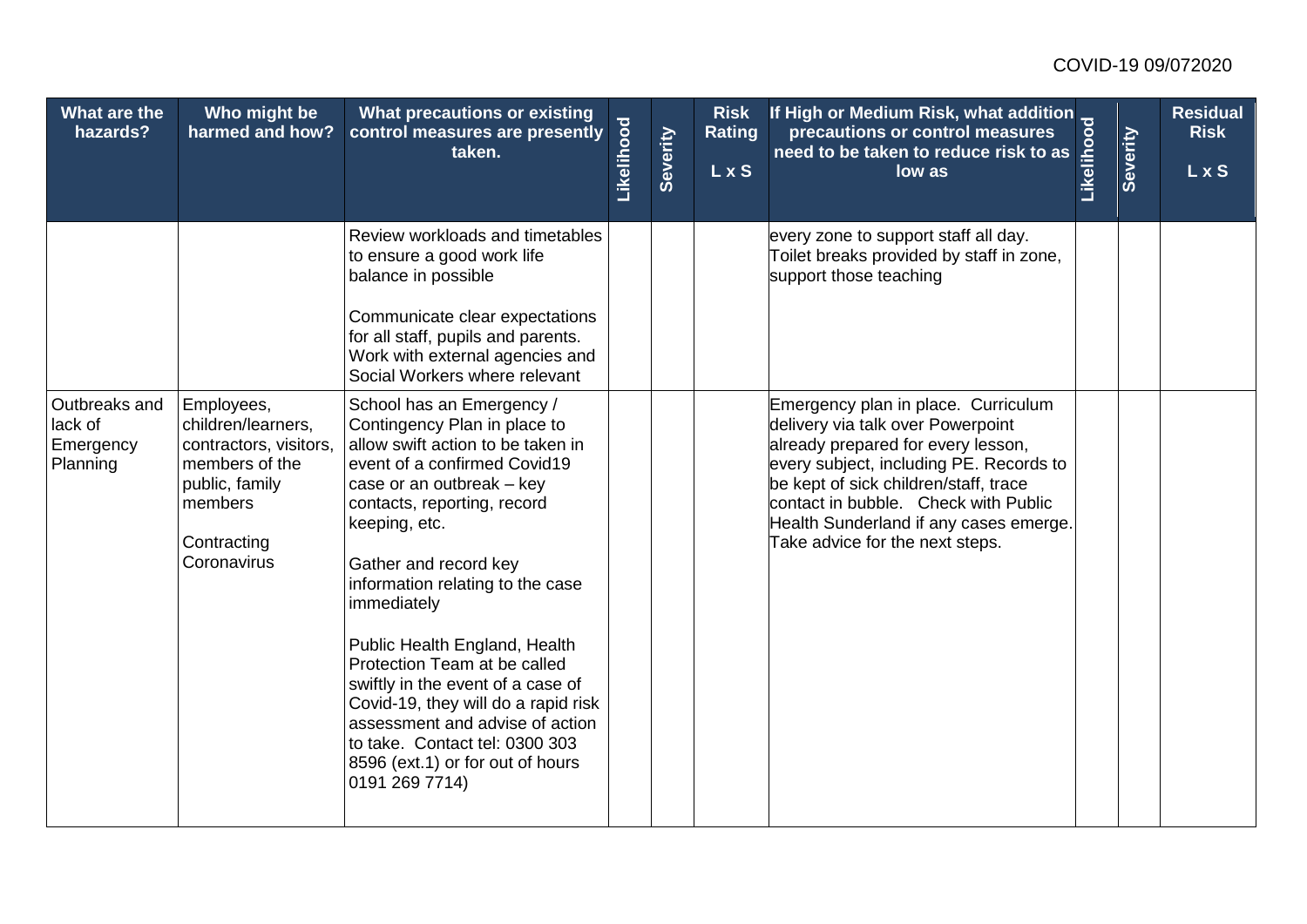| What are the<br>hazards? | Who might be<br>harmed and how?                                                                                                         | What precautions or existing<br>control measures are presently<br>taken.                                                                                                                                                                                                                                                                                                   | Likelihood | Severity | <b>Risk</b><br><b>Rating</b><br>LxS | If High or Medium Risk, what addition<br>precautions or control measures<br>need to be taken to reduce risk to as<br>low as<br>low as                                                                                                                                                                                                                                                                                          | <b>Severity</b> | <b>Residual</b><br><b>Risk</b><br>L x S |
|--------------------------|-----------------------------------------------------------------------------------------------------------------------------------------|----------------------------------------------------------------------------------------------------------------------------------------------------------------------------------------------------------------------------------------------------------------------------------------------------------------------------------------------------------------------------|------------|----------|-------------------------------------|--------------------------------------------------------------------------------------------------------------------------------------------------------------------------------------------------------------------------------------------------------------------------------------------------------------------------------------------------------------------------------------------------------------------------------|-----------------|-----------------------------------------|
|                          |                                                                                                                                         | Local Emergency Plan in place to<br>allow swift action to be taken -<br>key contacts, action to take in<br>event of a confirmed Covid19<br>case or an outbreak<br>Understanding of NHS Test &<br><b>Trace Process and local</b><br>arrangements in place for record<br>keeping of premises visitors for<br>the last 21 days.<br>Train all staff in emergency<br>procedures |            |          |                                     | All student in groups within bubbles can<br>be tracked and trace, as can staff. All<br>contact with students and staff can be<br>lidentified.<br>All visitor contact details held at<br>reception.<br>Fire plan restructured and revisited. All<br>staff aware of CV19 testing, declaration<br>of absence, tracking and tracing.                                                                                               |                 |                                         |
| Dining &<br>Catering     | Employees,<br>children/learners,<br>contractors, visitors,<br>members of the<br>public, family<br>members<br>Contracting<br>Coronavirus | School Kitchen in operation -<br>catering provider or kitchen staff<br>have specific risk assessment for<br>working in kitchen in line with<br>government guidance;<br>https://www.gov.uk/government/p<br>ublications/covid-19-quidance-<br>for-food-businesses/guidance-<br>for-food-businesses-on-<br>coronavirus-covid-19                                               |            |          |                                     | Catering provision reviewed and risk<br>assessment against CV19 guidance<br>and regulations. All staff wearing<br>PPE/visors due to close proximity of<br>working. Changes in food services and<br>presentation e.g. no buffet selection, no<br>salad bar, all food wrapped.<br>Change of biometric thumb print to card<br>reader.<br>Hot and cold food services as<br>$\bullet$<br>normal<br>5 staggered lunches<br>$\bullet$ |                 |                                         |